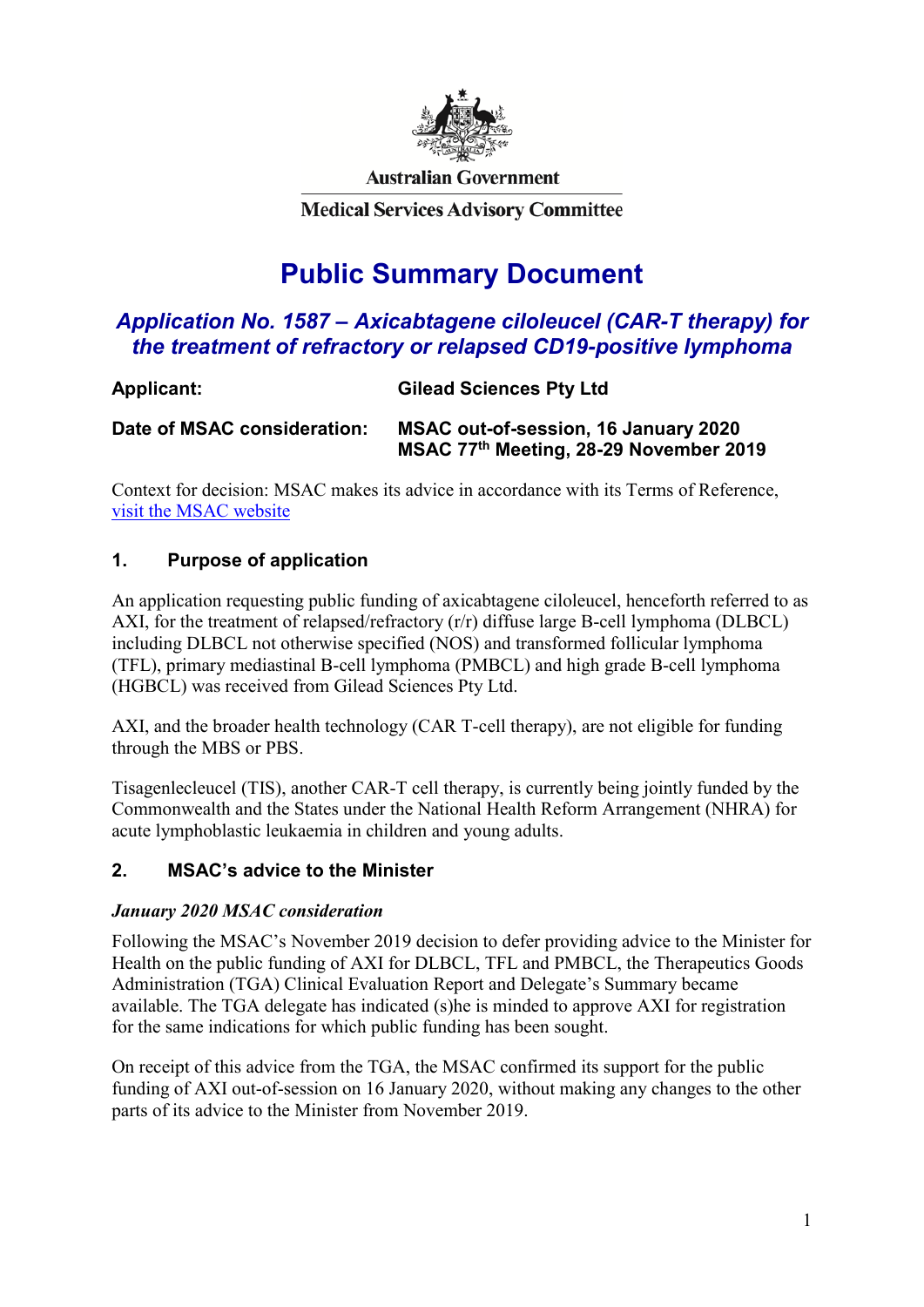### **Consumer summary**

In November 2019 and January 2020, MSAC considered an application from Gilead Sciences Pty Ltd for public funding of axicabtagene ciloleucel (AXI, Yescarta®) – a type of CAR-T cell therapy (chimeric antigen receptor T-cell therapy). The application requested public funding of AXI for adult patients with 'confirmed relapsed or refractory diffuse large B-cell lymphoma (DLBCL), transformed follicular lymphoma (TFL) and primary mediastinal B-cell lymphoma (PMBCL)'.

CAR-T cell therapies such as AXI, are used when patients with some types of cancer, such as lymphoma or leukaemia, don't respond to (refractory), or relapse after, other types of treatment, such as chemotherapy. CAR-T cell therapy involves taking some of the patient's own blood, and sending it to a laboratory where the T cells are extracted and altered so that they can attack cancer cells. The patient's changed T cells are infused back into them to target and kill the cancer cells in the patient's body.

MSAC held a stakeholder consultation meeting on CAR-T cell therapy for B-cell lymphoma (12 November 2019; minutes for this meeting are at <http://www.msac.gov.au/internet/msac/publishing.nsf/Content/1587-public>

### **MSAC's advice to the Commonwealth Minister for Health**

In January 2020, MSAC advised the Minister it supported the public funding for AXI for patients with CD19-positive Diffuse Large B Cell Lymphoma (DLBCL), Primary Mediastinal B Cell Lymphoma (PMBCL) and Transformed Follicular Lymphoma (TFL) as described in the eligibility criteria in Table 1 (page 5). MSAC agreed that current evidence demonstrates that AXI gives some patients, who have exhausted all other treatments, a new chance at possibly achieving remission.

MSAC agreed that AXI should only be offered to patients who are considered fit enough, as the therapy can have very severe side effects in some people. MSAC took advice from clinicians who treat patients with lymphoma and who have used AXI in deciding what the eligibility criteria for treatment with AXI should be.

MSAC advised that AXI is a very expensive therapy. MSAC considered a number of measures need to be put in place to manage the use of public funds for AXI. Many of these measures need to be agreed between the applicant, and the Commonwealth and/or the States.

MSAC had deferred its advice in November 2019 to allow the Therapeutic Goods Administration (TGA) to complete its assessment of whether AXI is suitable for marketing in Australia. The TGA regulates therapeutic goods including prescription medicines, vaccines, sunscreens, vitamins and minerals, medical devices, blood and blood products. Almost any product for which therapeutic claims are made must be entered in the [Australian Register of Therapeutic Goods \(ARTG\)](https://www.tga.gov.au/australian-register-therapeutic-goods) before it can be supplied in Australia (tga.gov.au). As the TGA has now completed its assessment, MSAC could consider this matter again in January 2020.

# *November 2019 MSAC consideration*

MSAC deferred making a recommendation on the public funding of AXI for DLBCL, TFL and PMBCL pending a regulatory decision by the Therapeutic Goods Administration (TGA).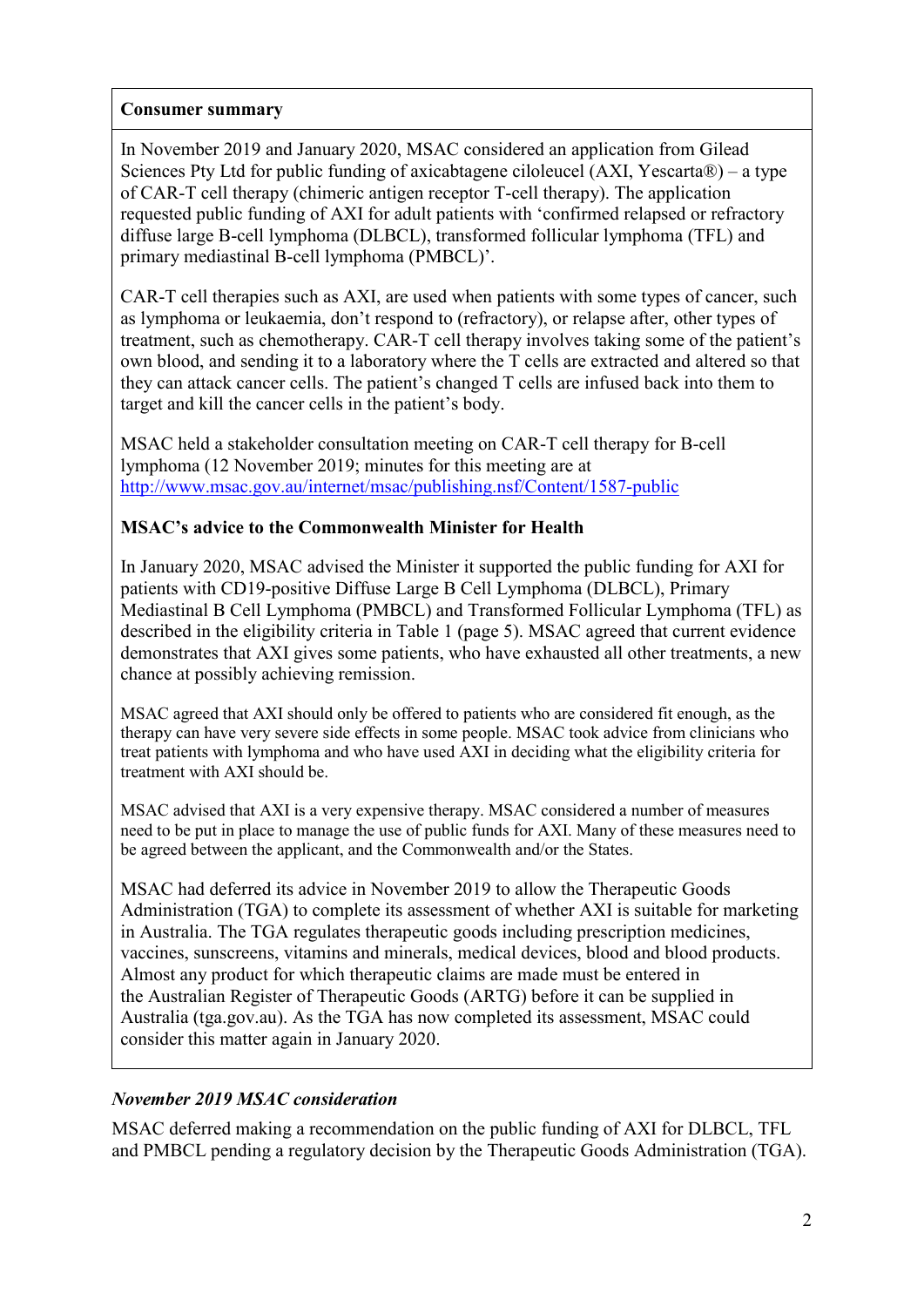However, MSAC advised the Minister that, subject to the TGA making a decision in favour of approving AXI for inclusion on the Australian Register of Therapeutic Goods, MSAC was minded to support the public funding of AXI at an average price per patient that is 40-45% lower than the price proposed by the applicant **redacted**, and if the following measures were implemented to contain the risks associated with public funding:

- treatment must be delivered by a haematologist working in a multi-disciplinary team specialising in the provision of CAR-T cell therapy;
- treatment must be delivered in a tertiary public hospital with appropriate credentials;
- governance and prescribing rules to ensure treatment is directed to patients most likely to benefit;
- **Redacted**;
- **Redacted**;
- **Redacted**;
- **Redacted**;
- no payment for AXI for an unsuccessful infusion (i.e. an infusion of product that does not meet the TGA agreed specification for minimum cell numbers);
- no payment for AXI if a patient is apheresed but does not receive the infusion of engineered lymphocytes;
- **Redacted**;
- a limit to one successful CAR-T infusion per lifetime for r/r DLBCL, including DLBCL NOS and TFL, PMBCL and HGBCL;
- **Redacted**;
- **Redacted**;
- data on the use of AXI for B cell lymphoma's in Australia to be recorded by the Australian Bone Marrow Transplant Recipient Registry (ABMTRR), with the cost of data collection met by the applicant; and
- An initial progress review at Year 1 to assess appropriateness of patient eligibility criteria and patient numbers, with a full review of clinical effectiveness, costeffectiveness and budget impact, based on all data and information available at the time, to be conducted by the MSAC no later than 2 years post the commencement of public subsidy of CAR-T cell therapy for DLBCL (note: Gilead will provide a submission to initiate this review). **Redacted** will be renegotiated as part of this review.

MSAC also advised the Minister consider rapidly putting in place further risk mitigation strategies, including, but not limited to utilising the competition between different CAR-T cell therapies to achieve the most efficient price for this service; and limiting the number of designated treatment centres to balance the need to provide access to patients from all parts of Australia whilst also ensuring availability of sufficient expertise and efficient use of hospital resources.

# **3. Summary of consideration and rationale for MSAC's advice**

On consideration of the issues raised in the Evaluation Sub-Committee (ESC) advice regarding the applicant's economic model, particularly the use of different structures in the two model arms, and the inflexibility of the model to reasonable sensitivity analyses, the MSAC considered it was difficult to use the model as a basis for a subsidy decision.

MSAC noted the advice provided at the stakeholder meeting by clinicians with experience in treating lymphoma and CAR-T cell therapy was supportive of eligibility criteria that are consistent with those used in the ZUMA-1 clinical trial of AXI, albeit with some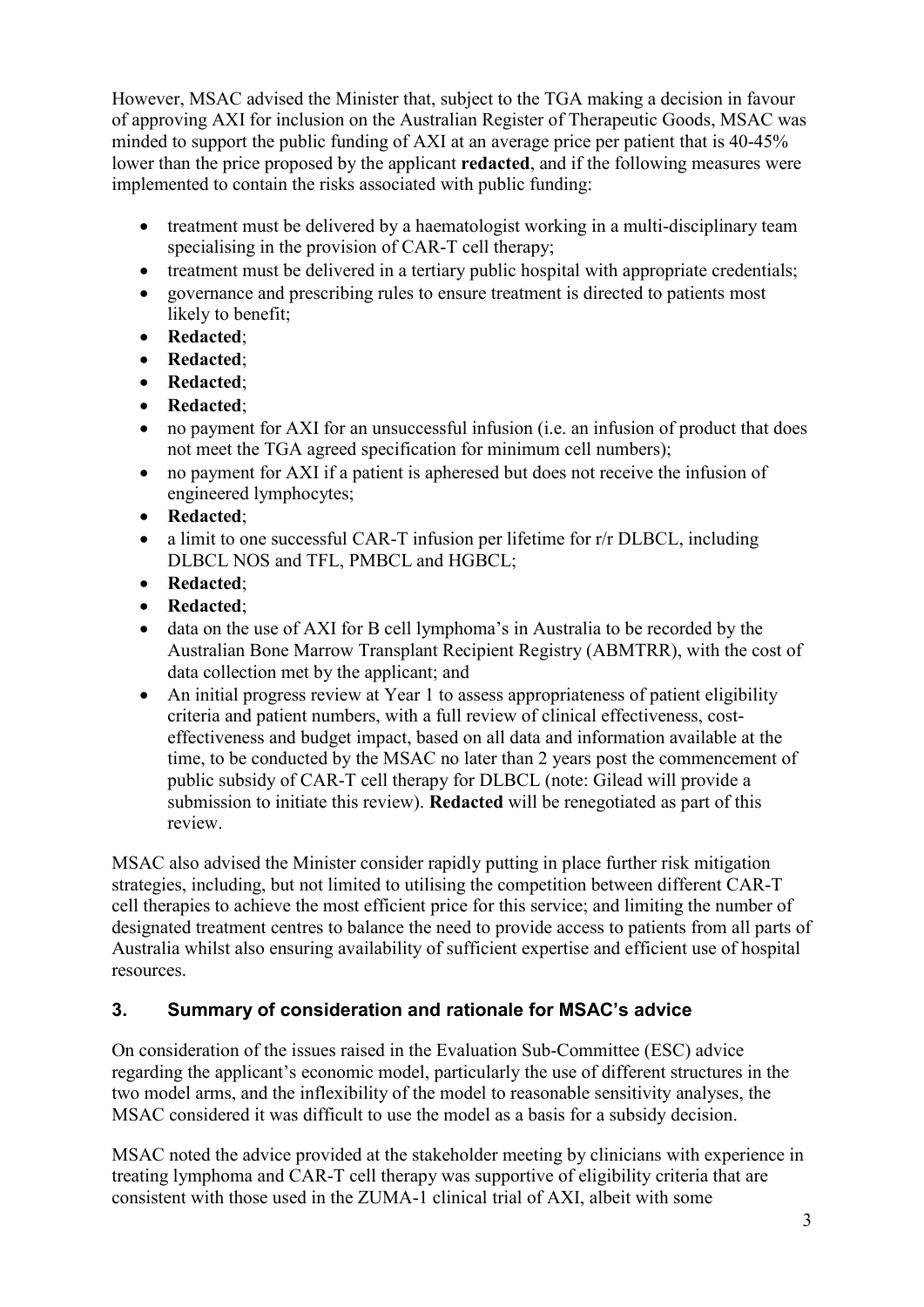modification. Based on that advice in the context of the available evidence and the treatment algorithm presented by the applicant, MSAC advised that treatment with AXI is suitable for funding in patients meeting the following criteria:

| Indication:                | Relapsed or refractory CD19-positive:                                                                                                                    |
|----------------------------|----------------------------------------------------------------------------------------------------------------------------------------------------------|
|                            | diffuse large B-cell lymphoma (DLBCL);                                                                                                                   |
|                            | primary mediastinal large B-cell lymphoma (PMBCL);<br>$\bullet$                                                                                          |
|                            | transformed follicular lymphoma (TFL)                                                                                                                    |
| <b>Treatment criteria:</b> | Patient must be treated in a tertiary public hospital with appropriate credentials                                                                       |
|                            | <b>AND</b>                                                                                                                                               |
|                            | Patient must be treated by a haematologist working in a multi-disciplinary team                                                                          |
|                            | specialising in the provision of CAR-T cell therapy<br><b>AND</b>                                                                                        |
|                            | Patient must not have uncontrolled infection, including uncontrolled HIV or active                                                                       |
|                            | hepatitis B or C infection                                                                                                                               |
|                            | <b>AND</b>                                                                                                                                               |
|                            | Patient must not have primary CNS lymphoma                                                                                                               |
|                            | <b>AND</b>                                                                                                                                               |
|                            | Patient must not have uncontrolled secondary CNS disease, or secondary CNS<br>disease anticipated to be uncontrolled at the time of lymphocyte infusion. |
| <b>Clinical criteria:</b>  | FOR DLBCL and PMBCL:                                                                                                                                     |
|                            | The condition must have                                                                                                                                  |
|                            | relapsed after autologous stem cell transplantation; or<br>(i)                                                                                           |
|                            | have relapsed after, or be refractory to, at least two prior systemic<br>(ii)                                                                            |
|                            | therapies                                                                                                                                                |
|                            | <b>FOR TFL:</b>                                                                                                                                          |
|                            | The condition must have relapsed after, or be refractory to, at least two prior                                                                          |
|                            | systemic therapies administered after disease transformation.                                                                                            |
|                            | FOR ALL INDICATIONS:                                                                                                                                     |
|                            | Patient must have a WHO performance status of 0 or 1                                                                                                     |
|                            | <b>AND</b>                                                                                                                                               |
|                            | Patient must have sufficient organ function, including:                                                                                                  |
|                            | Renal function: Creatinine clearance >40mL/min, serum ALT/AST <5 x<br>i.<br>ULN and total bilirubin <2 x ULN                                             |
|                            | Cardiac function: absence of symptomatic heart failure (i.e. NYHA grade<br>ii.                                                                           |
|                            | <2), cardiac left ventricular ejection fraction >/= 40%, or supplementary                                                                                |
|                            | functional tests and cardiology assessment demonstrating adequate                                                                                        |
|                            | cardiopulmonary reserve.                                                                                                                                 |
|                            | Pulmonary function: Baseline peripheral oxygen saturation >91% on room<br>iii.<br>air, in the absence of anaemia                                         |
|                            | <b>AND</b>                                                                                                                                               |
|                            | The treatment team must consider the patient's condition can be effectively                                                                              |
|                            | managed during lymphocyte collection and manufacturing, to allow for the absence                                                                         |
|                            | of rapidly progressive disease at the time of lymphocyte infusion.                                                                                       |

**Table 1: Eligibility criteria for AXI**

MSAC further advised that appropriate governance measures be put in place to ensure that these treatment criteria are adhered to. Such measures could comprise of compliance checks using the data reported to the registry, and random auditing of primary records at the treatment site.

MSAC noted the data available on the safety and effectiveness of AXI in the indications requested for subsidy were primarily derived from the ZUMA-1 clinical trial. This was a single arm open label study in 101 patients (modified intent to treat data set (mITT)) with refractory DLBCL, TFL or PMBCL or relapsed after autologous stem cell transplant.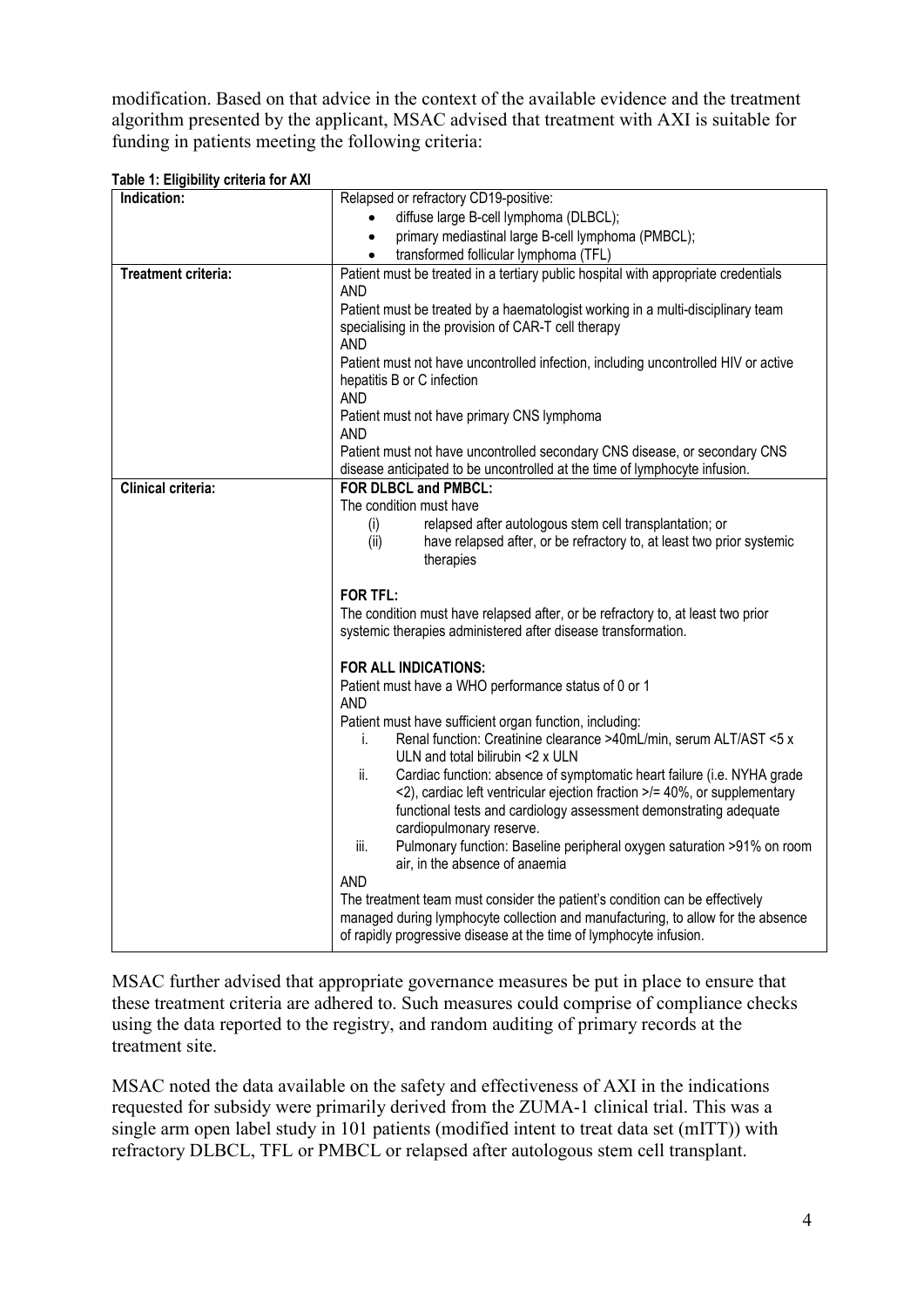MSAC noted the applicant sourced data on the safety and effectiveness of a salvage chemotherapy regimen (SCR), which is the current standard of care, from the SCHOLAR-1 study. This was a retrospective, patient-level pooled analysis funded by the applicant to evaluate survival and response rates in (r/r) DLBCL, TFL and PMBCL. Data were included for 636 patients.

MSAC noted the applicant also provided data on the near market comparator, TIS, from the JULIET study.

MSAC considered that, although the ZUMA-1 trial had a high risk of bias and the propensity matched comparison between ZUMA-1 (phase 2 mITT population,  $n = 101$ ) and SCHOLAR- $1$  (n = 412) does not completely overcome that issue, it was satisfied that treatment with AXI is superior to SCR in terms of effectiveness and likely inferior in terms of safety. However, MSAC remained concerned that the nature of the comparison meant the extent of benefit of AXI over SCR cannot be accurately quantified. Furthermore, although MSAC was reassured by the headline 3-year data from the ZUMA-1 trial included in the pre-MSAC response (overall survival at 1 year, 2 years and 3 years: 60%, 51% and 47% respectively), MSAC continued to have some concerns about the durability of benefit of AXI.

MSAC noted the applicant claimed the ZUMA-1 and JULIET clinical trials were sufficiently similar to support a comparison between the two CAR-T cell therapies AXI and TIS. MSAC considered it is difficult to assess whether AXI is non-inferior in terms of effectiveness compared to TIS because a formal direct or in-direct comparison of the two CAR-T cell therapies is not possible, as both therapies have only been studied in single arm trials. Additionally, there is no clear basis to determine a minimal clinically important difference in this setting. Overall, although numerically the results for AXI appear slightly better than those for TIS to date, having regard to the issues described above, MSAC concluded that, on balance, AXI is at least clinically non-inferior to TIS.

MSAC noted a difference between the JULIET and ZUMA-1 trials was that the former allowed bridging chemotherapy between cell collection and cell infusion and the latter did not. The MSAC noted the advice it had received from clinicians was that the use of bridging therapy was a clinical practice decision and should not be part of the descriptor.

MSAC agreed with its ESC that the economic model presented by the applicant was not informative for decision-making. MSAC considered the structure of the model of primary concern, noting that a three-state partition survival model was applied to the SCR arm and a four-state Markov model was applied to the AXI arm, without adequate justification for the different approaches. The use of the four state structure for AXI appeared to drive the much larger QALY gain estimated for AXI in the applicant's economic model than was seen in the TIS economic model presented to MSAC in August 2019 (see MSAC PSD 1519.1 August 2019). In contrast, the estimated QALY gains from the SCR arms of both models are similar (1.45 in AXI model versus 1.77 in TIS model), and both models used the same study data to populate the SCR arm.

MSAC was also very concerned that the incremental cost-effectiveness ratio (ICER) was not flexible to a range of sensitivity analysis suggesting a lack of model plausibility. For instance, of the 48 sensitivity analyses presented in the critique of the application, only 13 led to a change in the ICER of greater than \$**redacted**, or circa 10% of the base case ICER (upwards or downwards). In this context, MSAC noted the applicant had attempted to address the ESC's concerns that the model underestimated costs by not including any further costs for the "cured" population (e.g. monitoring, relapse associated costs, other health care costs related to their DLBCL treatment) by doubling the cost inputs applied to the cured population from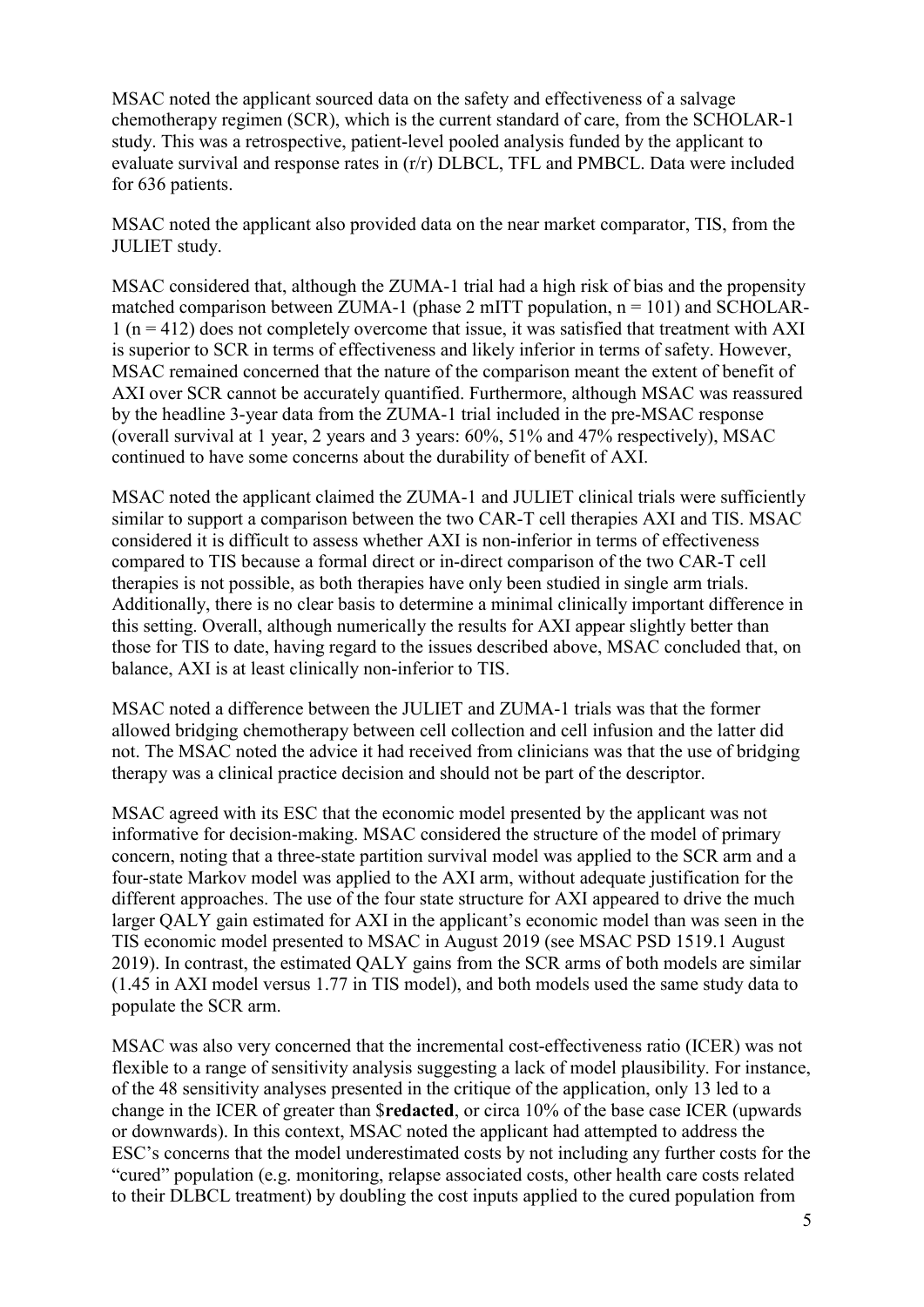\$**redacted** to \$**redacted** per month. However, this change in inputs only led to a 2% change in the ICER.

The MSAC noted the ESC could not advise on an acceptable alternative base-case ICER.

Overall, MSAC considered that although the application itself did not provide a suitable basis for making a funding recommendation (because a reliable ICER could not be calculated), as described above, the Committee had sufficient information before it to be satisfied that AXI was at least clinically non-inferior to TIS. Additionally, having considered the totality of information available to it, MSAC agreed the estimated incremental QALY gain of 1.225 for TIS (PSD 1519.1 August 2019 MSAC) provided an alternative and more plausible estimate of the extent of benefit of treatment with CAR-T cell therapy for the specified B cell lymphomas.

MSAC noted that, applying this estimate of QALY gain, a reduction in the price of AXI of 40-45% would be required to achieve an ICER similar to that estimated in the applicant's pre-ESC economic model. MSAC agreed that at this reduced price, treatment with AXI would be acceptably cost effective if the **redacted** was enhanced by:

- **Redacted**;
- **Redacted**;
- **Redacted**;
- **Redacted**;
- having no payment for AXI for an unsuccessful infusion (i.e. an infusion of product that does not meet TGA agreed specification for minimum T-cell count);
- having no payment for AXI if a patient is apheresed but does not receive the infusion of engineered lymphocytes;
- **Redacted**; and
- a limit to one successful CAR-T infusion per lifetime for r/r DLBCL, including DLBCL NOS and TFL, PMBCL and HGBCL.

MSAC further advised the **redacted** should not exceed the **redacted** that is currently paid for TIS for the paediatric acute lymphoblastic leukaemia (pALL) indication, and should preferably be somewhat lower. The B cell lymphoma patient cohort is considerably older than the pALL population and therefore cannot achieve the same lifetime gains from treatment as the pALL cohort.

MSAC noted the applicant estimated the total number of patients who will be treated with AXI, including patients with PMBCL, ranged from **redacted** in year 1 to **redacted** in year 6, with the 6-year total being **redacted** patients (see also Table 16). MSAC noted the number of patients the applicant estimated would be treated over the first 6 years of public funding was around **redacted**% higher than estimated by MSAC in August 2019 (see table 17). However, the MSAC August 2019 estimates did not account for patients with PMBCL who comprise 3- 4% of the Non Hodgkin lymphoma population.

MSAC also noted the applicant's financial estimates do not take account of patients who are prepared for infusion but are not successfully infused, noting that 91% of patients enrolled in the ZUMA-1 trial were successfully infused (100% of enrolled patients were apheresed).

MSAC considered the applicant has modestly overestimated the number of patients who will be eligible for treatment with AXI. MSAC considered its August estimates in its consideration of TIS for DLBCL, increased by 4% to account for patients with PMBCL, the most suitable estimates for progressing public funding.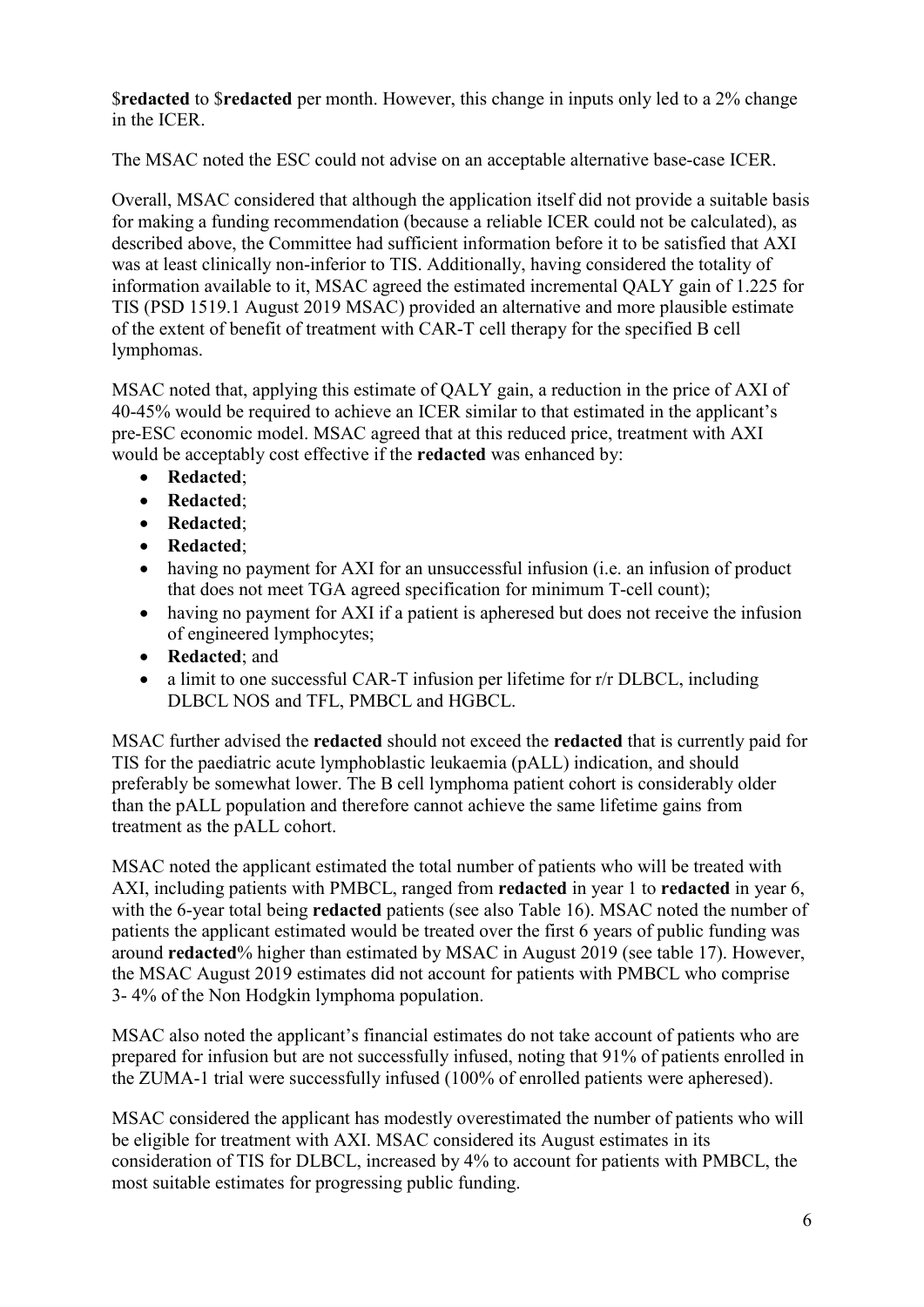MSAC was concerned the applicant's financial estimates inappropriately claimed an offset equivalent to the estimated cost of a salvage chemotherapy regimen +/- autologous stem cell transplant (total \$**redacted**) for every patient treated with AXI. MSAC considered this approach did not account for patients whose disease progresses soon after receiving AXI and who then go on to receive salvage chemotherapy. MSAC noted approximately 40% of patients had progressed 6 months after receiving AXI, increasing to approximately 55% by 12 months, and on this basis considered it appropriate for an offset equivalent to the cost of salvage chemotherapy to be applied to half of patients successfully infused with AXI.

MSAC noted there is a risk that CAR-T cell therapy will be used for patients in whom treatment has not been demonstrated to be effective or cost-effective, including patients who are not eligible for treatment under the recommended prescribing rules and patients with other cancers.

MSAC recommended that any risk sharing arrangements put in place for AXI should include financial caps. MSAC considered it appropriate that the **redacted**.

MSAC further considered it appropriate for the Commonwealth to **redacted**.

MSAC requested it be provided with an update on the number of patients referred, screened, prepared and infused with AXI one year after the commencement of public funding of CAR-T cell therapy for the above-specified B cell lymphomas. MSAC considered it may be appropriate to revise the patient number estimates and financial caps for the second year if there is a large divergence from the estimated numbers, upwards or downwards, in year 1.

MSAC indicated it wished to conduct a full review of clinical effectiveness, costeffectiveness and budget impact of AXI no later than 2 years post the commencement of public subsidy of CAR-T cell therapy for the above-specified B cell lymphomas (note: Gilead will provide a submission to initiate this review). MSAC indicated its intention to re-examine **redacted** as part of this review.

MSAC considered that, as with TIS for pALL, data on the use of AXI for B cell lymphomas in Australia should be recorded by the Australian Bone Marrow Transplant Recipient Registry, with the cost of data collection met by the applicant. This would ensure a single Australia source of data for all CAR-T therapies in all indications and from all treatment centres. The data collected in the registry should align with international data collections to ensure comparability and access and thus contribute to global knowledge. The registry should include the following minimum data:

- the date of first referral, postcode of patient and referring physician;
- date of apheresis and infusion for treated patients;
- number of patients referred but not accepted, for treatment with CAR-T cell therapy, including the reason;
- patient-reported outcomes:
- lymphoma-free survival (complete and partial metabolic response);
- complications, use of high cost medicines, late-onset adverse events and adverse events requiring hospitalisation and adverse events including those requiring ICU admission;
- use and duration of immunoglobulin;
- rate of reinfusion with any CAR-T therapy (noting the cost of reinfusion of such therapy will not be funded under the proposed arrangement);
- indication for use of  $CAR-T$  for example bridge to stem cell transplant, following transplant; and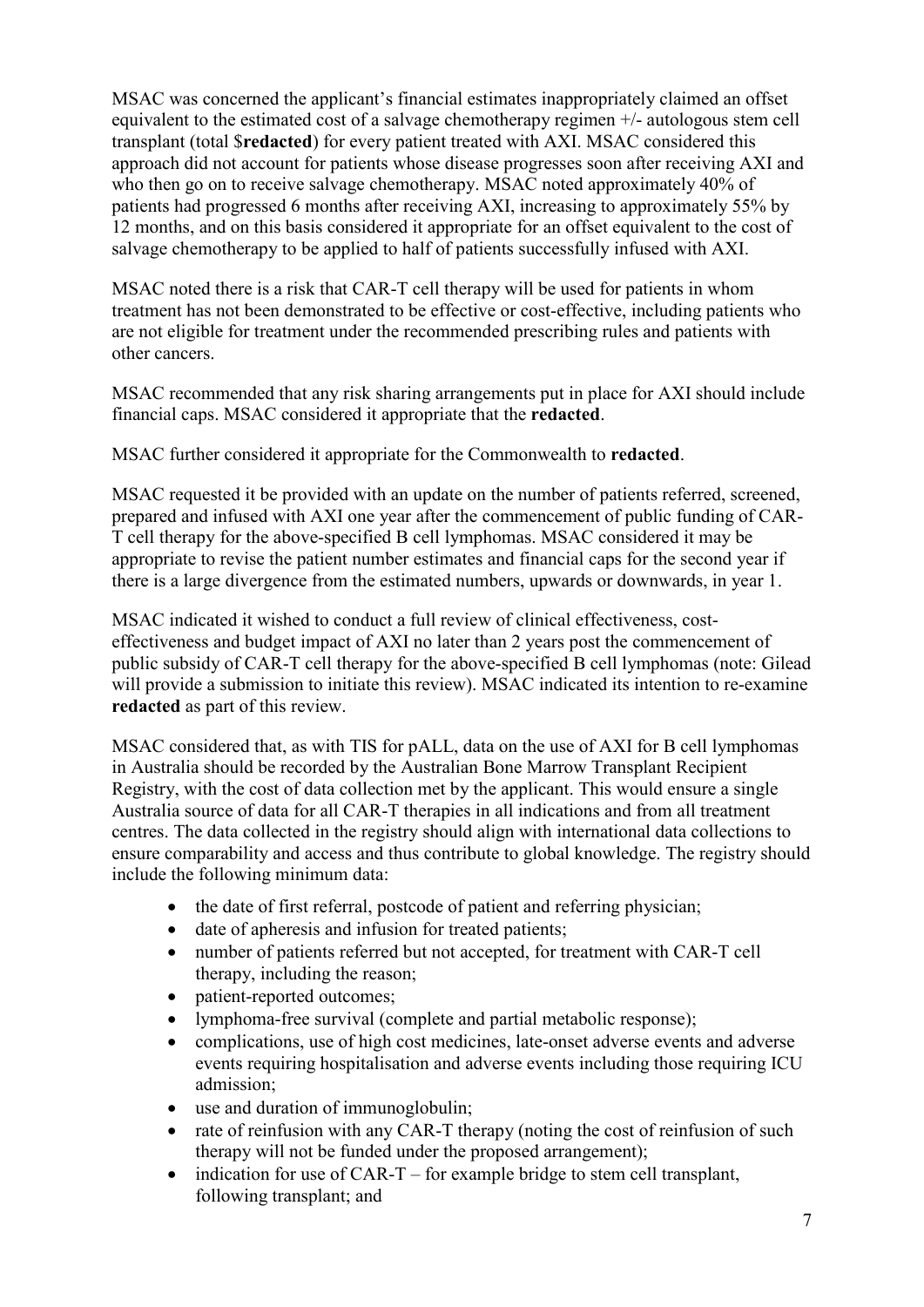• results for patients infused with non-optimal cell numbers (noting that for the purposes of subsidy, this is considered an unsuccessful infusion).

Finally, MSAC noted the considerable number of clinical trials being conducted with CAR-T cell therapies across a range of indications and the very high associated funding implications. MSAC advised the Minister consider rapidly putting in place further risk mitigation strategies, including, but not limited to utilising the competition between different CAR-T cell therapies to achieve the most efficient price for this service across all indications; and limiting the number of designated treatment centres to balance the need to provide access to patients from all parts of Australia whilst also ensuring availability of sufficient expertise and efficient use of hospital resources.

# **4. Background**

This is the first application for AXI for r/r DLBCL, including DLBCL NOS and TFL, PMBCL and HGBCL. MSAC has not previously considered AXI for any use.

MSAC has considered another CAR-T therapy, tisagenlecleucel (TIS) for adult patients with confirmed r/r DLBCL, most recently at the August 2019 meeting. TIS is also being considered at the November 2019 MSAC meeting.

In brief, in August 2019, MSAC did not support public funding for TIS for the treatment of adults with confirmed r/r DLBCL. MSAC recognised the unmet clinical need and accepted that TIS had been shown to be clinically effective in some patients. However, MSAC considered more work is needed to identify the patients most likely to benefit from treatment and, based on the outcomes of that work, to refine the estimates of number of patients and financial impact of subsidy. MSAC continued to have some concerns regarding the effectiveness and cost-effectiveness of TIS (Public Summary Document [PSD] Application 1519.1, p1).

In April 2019, MSAC provided advice that it supported the public funding of TIS for treatment of relapsed or refractory acute lymphoblastic leukaemia (ALL) in children and young adults up to 25 years old, noting the proposed risk share arrangement appropriately managed the clinical, economic and financial uncertainty existing in the funding proposal. (PSD Application 1519, p2).

# **5. Prerequisites to implementation of any funding advice**

A regulatory submission for AXI was submitted to the Therapeutic Goods Administration (TGA) on 17 December 2018. The Applicant anticipates a final TGA decision in December 2019 - January 2020. It is proposed that AXI will be supplied as a trademarked class 4 biological product, pending TGA approval.

The submission stated that treatment with AXI will only be available in a limited number of highly specialised tertiary hospitals. Each hospital will be required to undergo a rigorous qualification process undertaken by the Applicant to ensure that all quality and safety requirements can be satisfied. Training will be provided to healthcare professionals by the Applicant onsite as part of the qualification process. **Redacted**.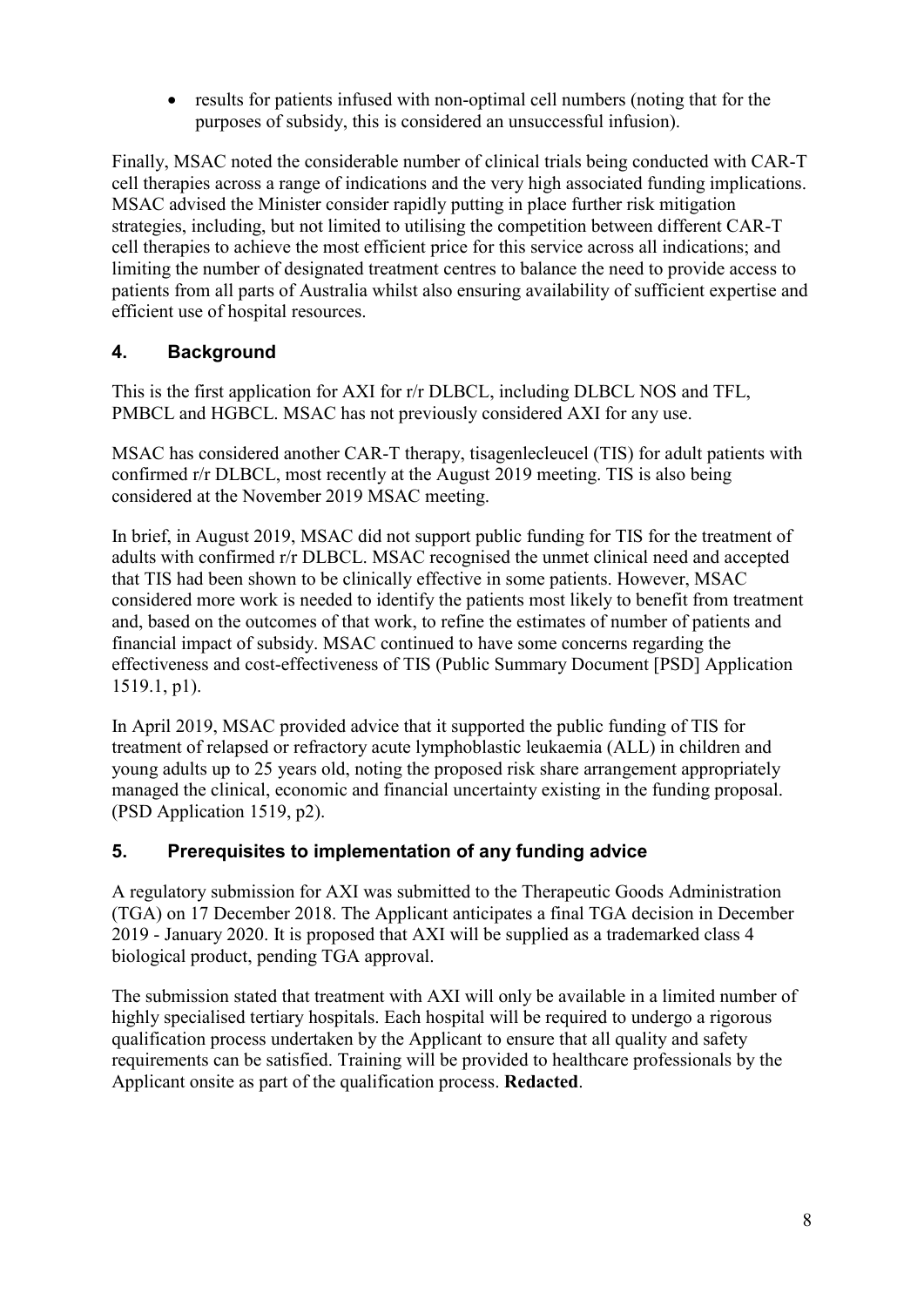# **6. Proposal for public funding**

# *Requested price*

The submission's **redacted** proposed price (list and effective) for AXI is \$**redacted**, which encompasses the procurement of AXI, inclusive of transportation and manufacturing costs.

### **Redacted**.

The applicant indicated a willingness to negotiate on price based on HTA principles.

In addition, the Applicant considered that the best approach for any potential **redacted** arrangement would be based on **redacted**.

Gilead also indicated its awareness of the MSAC recommendation that the Australian Bone Marrow Transplant Recipient Registry (ABMTRR) be used as a single registry for all CAR-T cell therapy in Australia. Gilead indicates a willingness to work with the Department on agreeing a registry approach that can be used to meet the MSAC recommendation and the requirements of the TGA AXI Risk Management Plan.

# **7. Summary of public consultation feedback/consumer Issues**

Nil.

# **8. Proposed intervention's place in clinical management**

The current and proposed clinical management algorithm for AXI is presented in Figure 1.

The submission noted the clinical management pathway for the nominated population is complex and may include chemotherapy, systemic therapy, radiotherapy, high-dose therapy, salvage chemotherapy and SCT.

AXI is expected to substitute the current clinical practice of salvage chemotherapy for patients with r/r DLBCL, including DLBCL NOS and TFL, PMBCL and HGBCL after two lines of systemic therapy and relapse after, or ineligibility for SCT.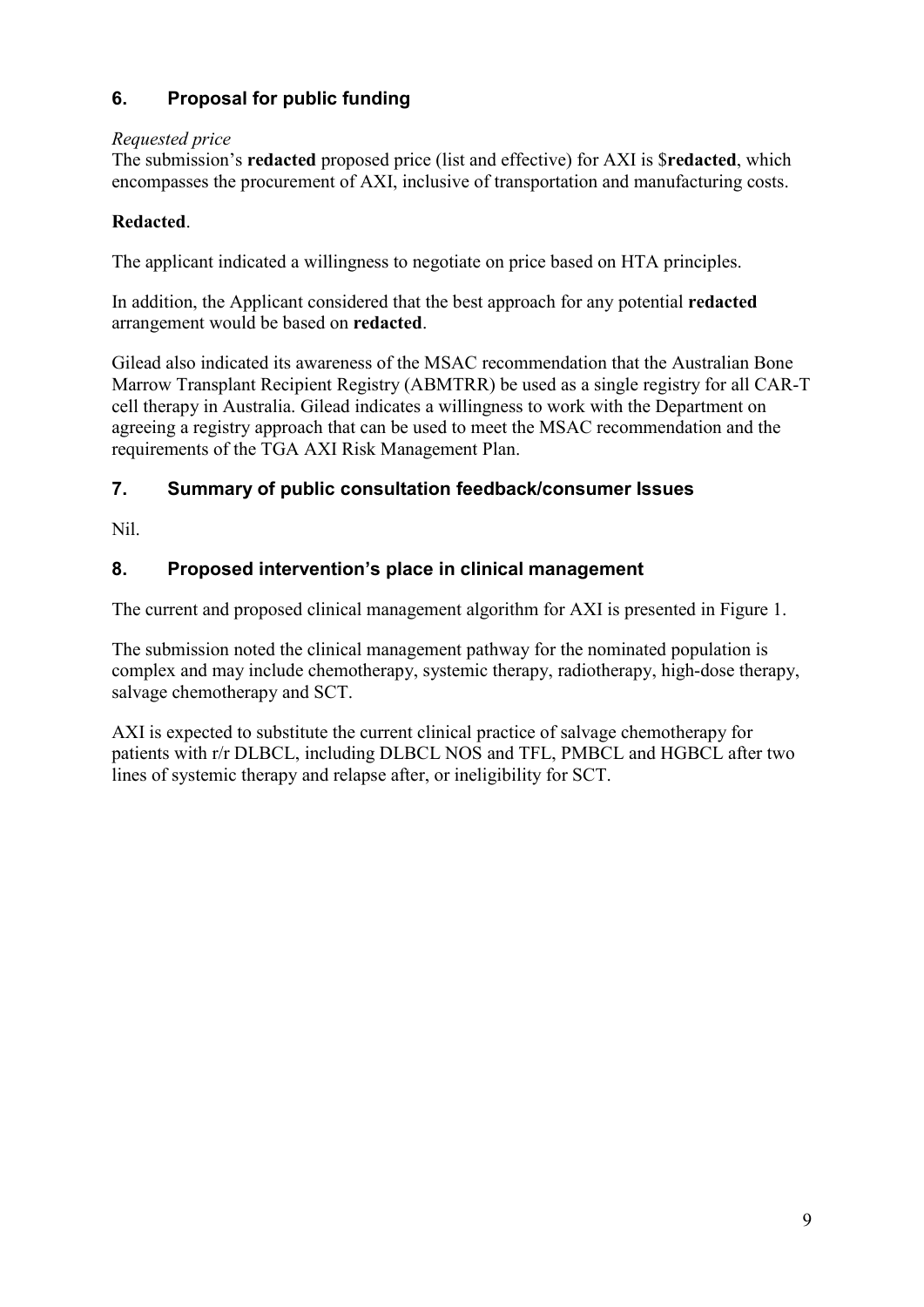

#### **Figure 1: Current and proposed clinical management algorithm**

Abbreviations: DLBCL = diffuse large B-cell lymphoma, also called DLBL; HDBL = high grade B cell lymphoma; BPMBCL = primary mediastinal large B-cell lymphoma; TFL = transformed follicular lymphoma; RCHOP= Rituximab, cyclophosphamide, doxorubicin, vincristine, prednisolone; RT= radiotherapy; SCT = Stem Cell Transplant; HDT = high-dose therapy; BSC = best supportive care Notes: Proposed changes to the current clinical management algorithm are depicted by blue lines

\* Adult patients with large B-cell lymphoma, including diffuse large B-cell lymphoma (DLBCL) not otherwise specified, primary mediastinal large B-cell lymphoma, high grade B-cell lymphoma, and DLBCL arising from follicular lymphoma.

\*\* Salvage chemotherapy is composed predominantly of rituximab-based chemotherapy regimens.

#### **9. Comparator**

The submission nominated rituximab-based salvage chemotherapy (SCR) as the main comparator.

The submission acknowledged TIS (plus bridging therapy) as a near market comparator.

The submission noted that TIS is not indicated for TFL and PMBCL, and considered that, in these patients salvage chemotherapy would remain the appropriate comparator.

The Critique noted that should TIS be recommended for public subsidy, this would be the more appropriate comparator for all patients in whom both TIS and AXI are indicated. In addition, the JULIET study of TIS included patients with TFL (19%).

#### **10. Comparative safety**

The clinical evidence presented in the submission was primarily based on three studies:

ZUMA-1 ( $N=111$ ): was a single-arm, open label study of AXI in patients with r/r DLBCL, TFL and PMBCL. ZUMA-1 consisted of two phases with the primary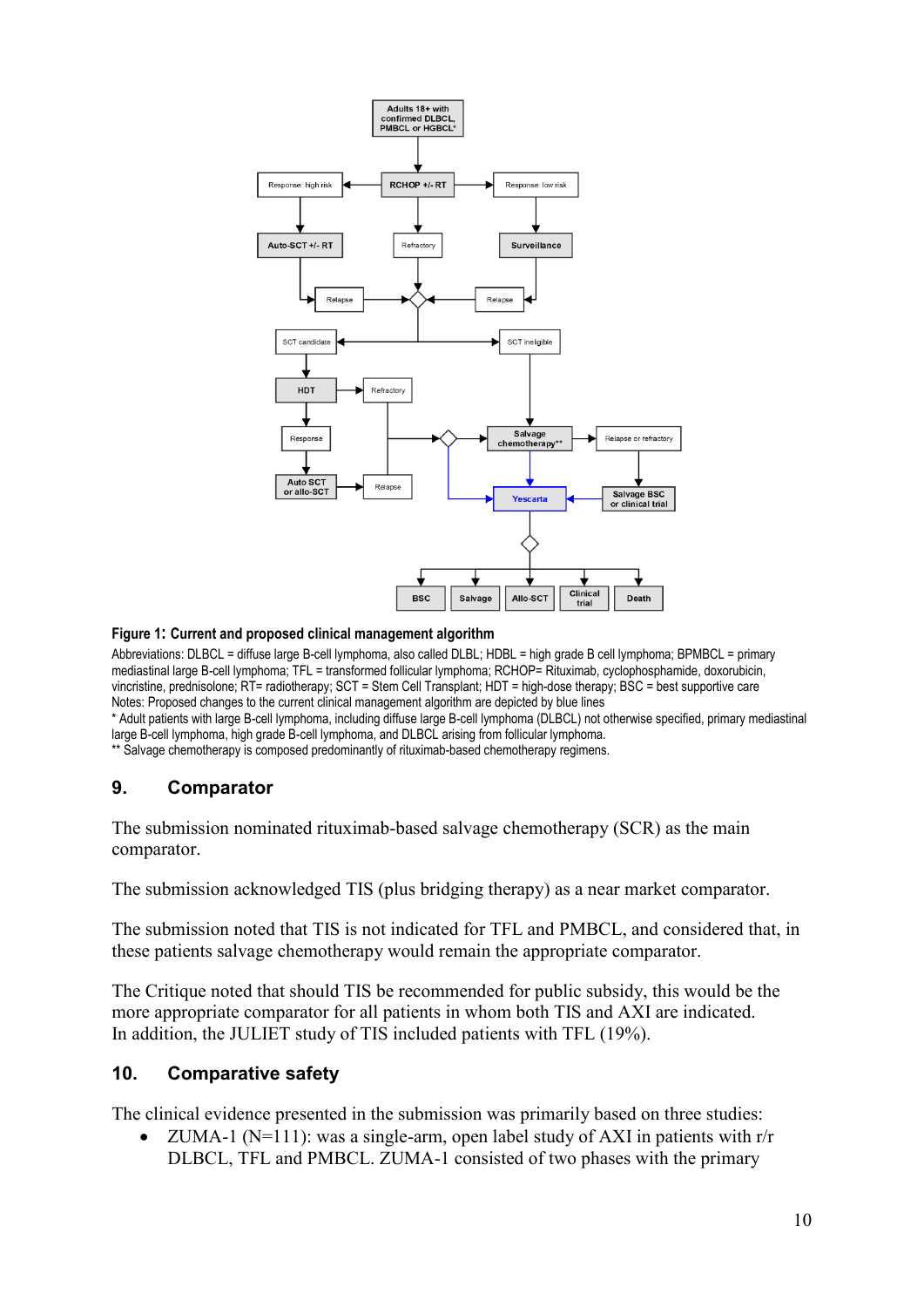analysis set (modified intention-to-treat [mITT]) only including infused patients  $(n=101);$ 

- SCHOLAR (N=636): was a retrospective, patient-level pooled analysis to evaluate responses and survival rates of SCR in patients with r/r NHL, including DLBCL, TFL and PMBCL; and
- JULIET ( $N=165$ ): was a single-arm, open-label, multicentre, international phase 2 study of TIS in adults with r/r DLBCL.

The Critique stated that in the JULIET trial, a lower proportion of enrolled patients received an infusion ( $n=115/165$ ).

The JULIET and ZUMA-1 trials differed in whether or not enrolled patients could access bridging chemotherapy, with patients enrolled in JULIET permitted to have bridging chemotherapy, and patients enrolled in ZUMA-1 not being permitted to have bridging chemotherapy. However, ESC considered it was unclear if the different approaches to bridging chemotherapy in JULIET and ZUMA-1 meant there were differences in the populations enrolled in the two trials.

The patient dispositions from the ZUMA-1 and JULIET trials are summarised in Table 2 below.

|          | ZUMA-1 | <b>JULIET</b> |
|----------|--------|---------------|
| Screened | 124    | 238           |
| Enrolled | 444    | 165           |
| Infused  | 101    | 444           |

#### **Table 2 Summary of patient disposition ZUMA-1 and JULIET**

#### *ZUMA-1*

The key safety results for AXI from the ZUMA-1 trial are summarised in Tables 3 and 4.

Three of 101 patients had fatal AE's (excluding progression); nearly all patients (93%) had CRS events, and 11 % had grade 3/ 4 CRS events.

Table 5 presents a safety comparison of AXI and SRC.

The Critique noted the lack of direct comparative evidence or even anchored indirect evidence made accurately assessing relative differences in safety between AXI *vs*. SCR difficult. For the few adverse events (AEs) where there was side by side comparative evidence (refer Table 4), point estimates of AEs were substantially higher for AXI than SCR.

**Table 3 Key safety results for AXI Phase 2 Cohorts 1 and 2 by analysis – ZUMA-1**

|                                              | <b>Primary Analysis</b><br>$N = 101$ n (%) | <b>12-month Analysis</b><br>$N = 101$ n (%) | 24-month Analysis<br>$N = 101$ n $(\%)$ |  |
|----------------------------------------------|--------------------------------------------|---------------------------------------------|-----------------------------------------|--|
| Any TEAE                                     | 101 (100)                                  | 101 (100)                                   | 101 (100)                               |  |
| SAE                                          | 52(51)                                     | 54 (53)                                     | 55 (54)                                 |  |
| Grade 3 or higher TEAEs                      | 96 (95)                                    | 98 (97)                                     | 99 (98)                                 |  |
| Fatal AE excluding<br>disease<br>progression | 3(3)                                       | 3(3)                                        | 3(3)                                    |  |
| Grade 3 or higher CRS                        | 13(13)                                     | 12(12)                                      | 11(11)                                  |  |
| Grade 3 or higher<br>neurologic<br>events    | 28 (28)                                    | 29 (29)                                     | 31(31) <sup>a</sup>                     |  |

Source: Table 13, p30 of SBA

Abbreviations: AE = adverse event; CRS = cytokine release syndrome; SAE = serious adverse event; TEAE = treatment-emergent adverse event

a. Since the 12 month analysis , no new or ongoing axicabtagene ciloleucel-related neurologic events occurred.

Source: ZUMA-1 24-month analysis addendum (ZUMA-1 CSR 24-Month Analysis Addendum, 2018), Table 30, Page 60.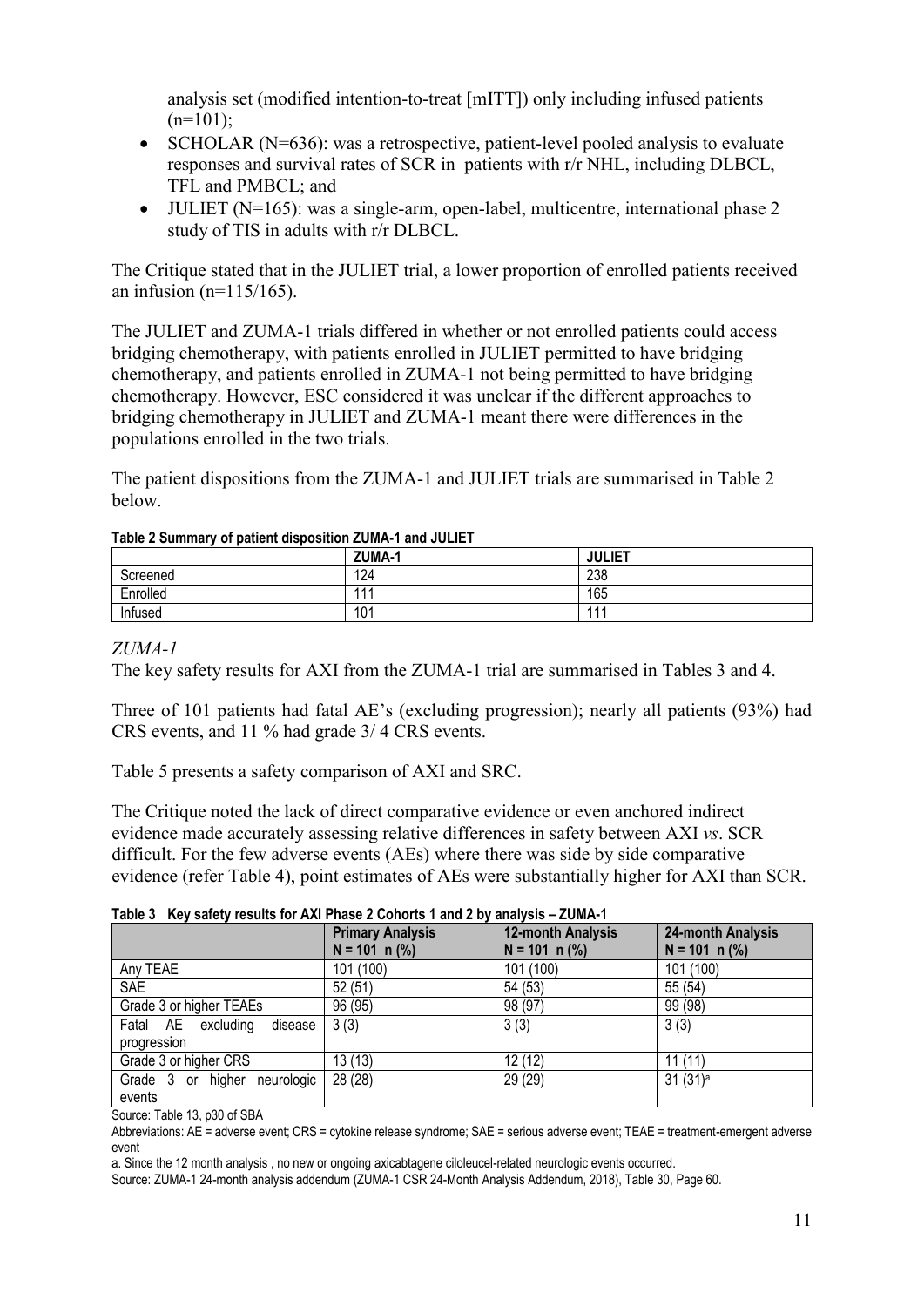|                                          | Phase 1 &2<br>N=108; n (%) | Phase 2 MITT<br>N=101; n (%) |
|------------------------------------------|----------------------------|------------------------------|
| Patients with an AE                      | 108 (100)                  | 101 (100)                    |
| Patients with Grade ≥3 AE                | 106 (98)                   | 99 (98)                      |
| Patients with an SAE                     | 60 (56)                    | 55 (54)                      |
| Death due to AE, excluding PD            | 4(4)                       | 3(3)                         |
| Deaths due to AXI related AEs            | 2(2)                       | 2(2)                         |
| Patients with neurologic events          | 72 (67)                    | 66 (65)                      |
| Patients with grade ≥3 neurologic events | 35(32)                     | 31(31)                       |
| Patients with CRS                        | 100 (93)                   | 94 (93)                      |
| Patients with Grade ≥3 CRS               | 12(11)                     | 11(11)                       |
| Patients with infection                  | 45 (42)                    | 41 (41)                      |
| Patients with grade ≥3 infection         | 30(28)                     | 26 (26)                      |
| Patients with thrombocytopenia           | 67(62)                     | 63 (62)                      |
| Patients with grade ≥3 thrombocytopenia  | 43 (40)                    | 39 (39)                      |
| Patients with neutropenia                | 93 (86)                    | 87 (86)                      |
| Patients with Grade ≥3 neutropenia       | 86 (80)                    | 80 (79)                      |
| Patients with anaemia                    | 73 (68)                    | 69 (68)                      |
| Patients with Grade ≥3 Anaemia           | 49 (45)                    | 45 (45)                      |

**Table 4 Summary of safety results in ZUMA-1 (2-year analysis, data cut-off 11 August 2018, median follow-up of 27.1 months for phase 2 mITT patients)**

Source: Table B.37, p154 of the SBA (Table 25 of the Critique).

AE= adverse event; CRS = cytokine release syndrome; mITT = modified intention to treat; PD = progressive disease; SAE = serious adverse events.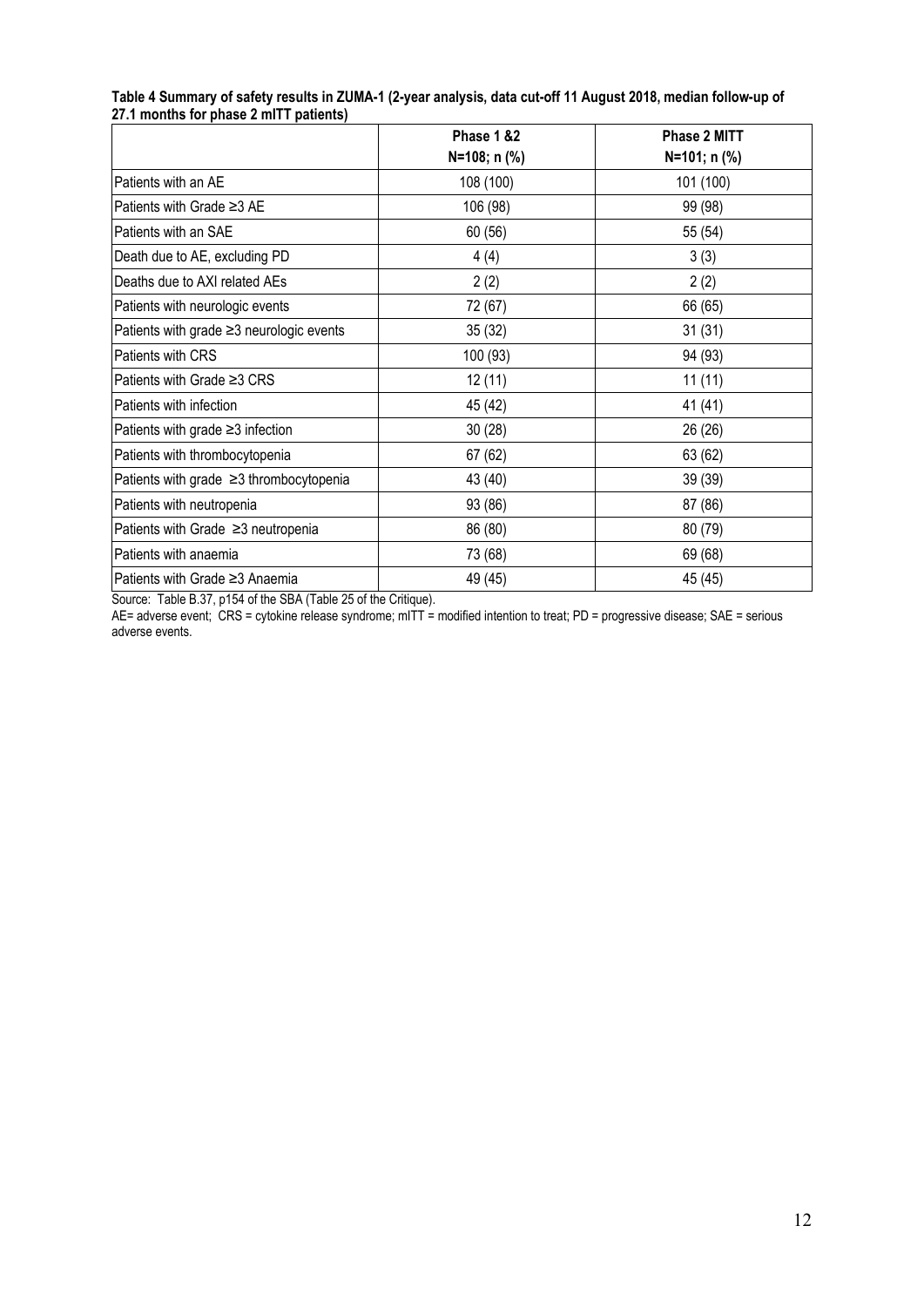#### **Table 5 Safety comparison of AXI and SCR**

|                                                                        | <b>AXI</b>                                                                   | Salvage chemotherapy (rituximab-based)                |                                                                                                |  |
|------------------------------------------------------------------------|------------------------------------------------------------------------------|-------------------------------------------------------|------------------------------------------------------------------------------------------------|--|
| Type of Adverse Event, n (%)                                           | ZUMA-1<br>$N = 108$                                                          | <b>CORAL</b><br>N=197, R-ICE<br>N=191, R-DHAP         | <b>NCIC-CTG LY.12</b><br>N=306, GDP<br><b>N=304, DHAP</b><br>Approx. 70% received<br>rituximab |  |
| Median follow-up treatment start                                       | 27.1 months                                                                  | 27 months                                             | 53 months                                                                                      |  |
| Any adverse event, n (%)                                               | 108 (100)                                                                    | <b>NA</b>                                             | <b>NA</b>                                                                                      |  |
| Adverse event suspected to be<br>related to study drug, n (%)          | 107 (99)                                                                     | NA                                                    | NA                                                                                             |  |
| Serious adverse event, %                                               | 60 (56)                                                                      | <b>NA</b>                                             | <b>NA</b>                                                                                      |  |
| Serious adverse event suspected to<br>be related to study drug         | 39(36)                                                                       | <b>NA</b>                                             | <b>NA</b>                                                                                      |  |
| Grade 3 or 4 adverse event                                             | 97 (90)                                                                      | <b>NA</b>                                             | GDP, 47%<br>DHAP, 61%                                                                          |  |
| Grade 3 or 4 adverse event<br>suspected to be related to study<br>drug | <b>NA</b>                                                                    | <b>NA</b>                                             | <b>NA</b>                                                                                      |  |
| Any grade                                                              | $\overline{100}$ (93)                                                        | <b>NA</b>                                             | <b>NA</b>                                                                                      |  |
| Grade 3                                                                | 7(6)                                                                         | <b>NA</b>                                             | <b>NA</b>                                                                                      |  |
| Grade 4                                                                | 4(4)                                                                         | <b>NA</b>                                             |                                                                                                |  |
| Any grade                                                              | 45 (42)                                                                      | $\overline{G3}$ or 4,<br>R-ICE 11 (6%)<br>DHAP 15(8%) | G3 or 4,<br>GDP 13%<br><b>DHAP 16%</b>                                                         |  |
| Grade 3                                                                | ≥G3, 30(28)                                                                  |                                                       |                                                                                                |  |
| Grade 4                                                                |                                                                              |                                                       |                                                                                                |  |
| Any grade                                                              | Thrombo, 67 (62)<br>Neutro, 93 (86)<br>Anaemia, 73 (68)                      | Plasma levels provided                                | <b>NA</b>                                                                                      |  |
| Grade $3$                                                              | ≥G3 Thrombo, 43<br>(40)<br>≥G3 Neutro, 86<br>(80)<br>≥G3 Anaemia, 49<br>(45) | <b>NA</b>                                             | <b>NA</b>                                                                                      |  |
| Grade 4                                                                | <b>NA</b>                                                                    | <b>NA</b>                                             | <b>NA</b>                                                                                      |  |
| Any grade                                                              | 72 (67)                                                                      | <b>NA</b>                                             | <b>NA</b>                                                                                      |  |
| Grade 3                                                                | 32 (30)                                                                      | <b>NA</b>                                             | <b>NA</b>                                                                                      |  |
| Grade 4                                                                | 3(3)                                                                         | <b>NA</b>                                             | <b>NA</b>                                                                                      |  |
| Any grade                                                              | 39(36)                                                                       | G3 or 4,<br>R-ICE 33 (17%)<br>DHAP 31 (16%)           | G3 or 4,<br><b>GDP 9%</b><br><b>DHAP 23%</b>                                                   |  |
| Grade 3                                                                | 33(31)                                                                       |                                                       | $\blacksquare$                                                                                 |  |
| Grade 4                                                                | $\overline{2(2)}$                                                            |                                                       | $-NA$                                                                                          |  |
| Any grade                                                              | 2(2)                                                                         | <b>NA</b>                                             | <b>NA</b>                                                                                      |  |
| Grade 3                                                                | <b>NA</b>                                                                    | <b>NA</b>                                             | <b>NA</b>                                                                                      |  |
| Grade 4                                                                | <b>NA</b>                                                                    | <b>NA</b>                                             | <b>NA</b>                                                                                      |  |

Source: Modified from Table B.64, p 190-191 of the SBA (Table 26 of the Critique).

DHAP = dexamethasone, cytarabine, cisplatin; G = grade; GDP = Gemcitabine, dexamethasone, and cisplatin ; NA= not applicable; . R-ICE = rituximab, ifosfamide, carboplatin, and etoposide;

† Events are those with two or more reported cases, regardless of their relationship to the study drug.

‡ Cytokine release syndrome was graded with the use of the University of Pennsylvania grading scale and managed by a protocol-specific algorithm.19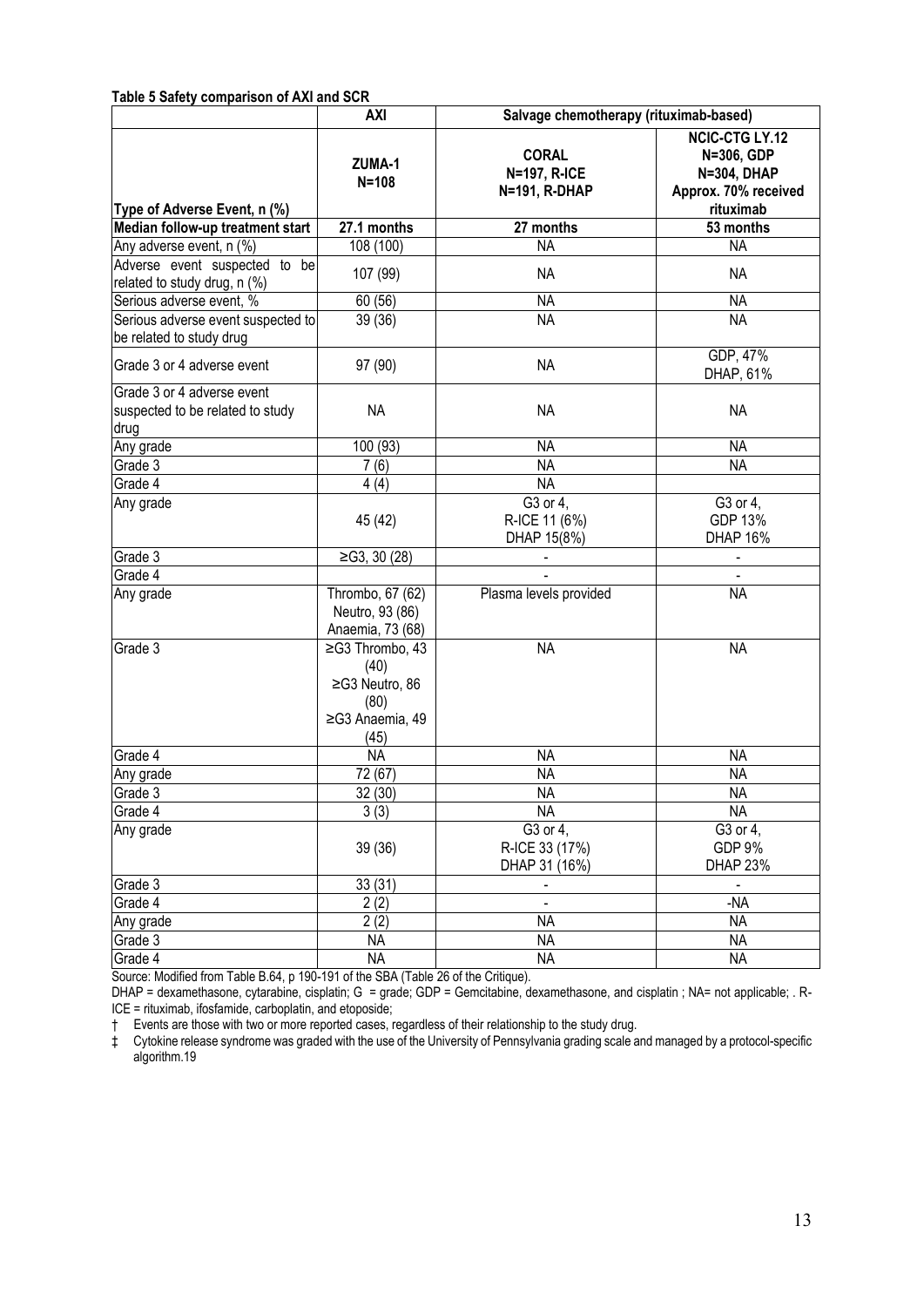### *JULIET*

The key safety results for TIS in JULIET study are summarised in Table 6.

| <b>Type of Adverse Event</b>                                                                   | Number of patients (%)                         |                                                                     |                                                                              |
|------------------------------------------------------------------------------------------------|------------------------------------------------|---------------------------------------------------------------------|------------------------------------------------------------------------------|
|                                                                                                | <b>Patients with Any</b><br>Event<br>$N = 111$ | <b>Patients with Events</b><br>Starting ≤8 Wk Infusion<br>$N = 111$ | <b>Patients with Events</b><br>Starting >8 Wk<br><b>Infusion</b><br>$N = 96$ |
| Any adverse event                                                                              | 111 (100)                                      | 111 (100)                                                           | 69 (72)                                                                      |
| Adverse event suspected to be related                                                          | 99 (89)                                        | 96 (86)                                                             | 30(31)                                                                       |
| to study drug                                                                                  |                                                |                                                                     |                                                                              |
| Serious adverse event                                                                          | 72 (65)                                        | 55 (50)                                                             | 30(31)                                                                       |
| Serious adverse event suspected to be                                                          | 52 (47)                                        | 46 (41)                                                             | 9(9)                                                                         |
| related to study drug                                                                          |                                                |                                                                     |                                                                              |
| Grade 3 or 4 adverse event                                                                     | 99 (89)                                        | 94 (85)                                                             | 47 (49)                                                                      |
| Grade 3 or 4 adverse event suspected                                                           | 70 (63)                                        | 64 (58)                                                             | 21(22)                                                                       |
| to be related to study drug                                                                    |                                                |                                                                     |                                                                              |
| $O_{\text{current}}$ , Table 11, and af CDA ; $O_{\text{chustan}}$ CJ, 0010). Table 0, same EA |                                                |                                                                     |                                                                              |

#### **Table 6 Safety of TIS – JULIET**

Source: Table 14, p30 of SBA ; (Schuster SJ, 2019), Table 2, page 54.

The PSD for the August 2019 MSAC consideration of TIS notes no substantial changes in the proportion of patients with adverse events were observed in the updated JULIET data (May 2018 cut-off [\(http://msac.gov.au/internet/msac/publishing.nsf/Content/1519.1-public](http://msac.gov.au/internet/msac/publishing.nsf/Content/1519.1-public), page 9).

### **11. Comparative effectiveness**

#### *ZUMA-1*

After a median follow-up of 27.1 months, median OS in the phase 2 mITT population (n=101) was not reached (95% CI12.8 months – not estimable), with an estimated 2-year survival rate of 50.5% (95% CI: 40.2–59.7%). Notably, few deaths occurred from approximately 17 months post AXI infusion and the Kaplan-Meier curve appeared to reach a plateau at approximately 22 months. Estimated OS rates for the mITT analysis set at 6, 12, 18, and 24 months were 79.2%, 60.4%, 52.5%, and 50.5%, respectively, for Cohorts 1 and 2 combined. The key efficacy data for AXI is summarised in Table 7 and Figure 2.

|             | Table 7 ZUMA-1 key efficacy data from primary, 12-month and 24-month analyses (investigator assessed mITT |  |  |  |
|-------------|-----------------------------------------------------------------------------------------------------------|--|--|--|
| population) |                                                                                                           |  |  |  |

|                           | <b>Primary Analysis</b> | <b>12-month Analysis</b> | 24-month Analysis |
|---------------------------|-------------------------|--------------------------|-------------------|
|                           | $N = 101$ n (%)         | $N = 101$ n (%)          | $N = 101$ n (%)   |
| Median Follow-up (Months) | 8.7                     | 15.1                     | 27.1              |
| <b>ORR</b>                | 83 (82)                 | 84 (83)                  | 84 (83)           |
| CR                        | 55 (54)                 | 59 (58)                  | 59 (58)           |
| Median DOR (Months)       | 8.1                     | 11.1                     |                   |
| Median PFS (Months)       | 5.9                     | 5.9                      | 5.9               |
| Median OS (Months)        | Not reached             | Not reached              | Not reached       |

Abbreviations:  $CR =$  complete response;  $DOR =$  duration of response;  $OR =$  objective response rate;  $OS =$  overall survival; PFS = progression-free survival

Source: ZUMA-1 24-month analysis addendum (ZUMA-1 CSR 24-Month Analysis Addendum, 2018), Table 26, page 51.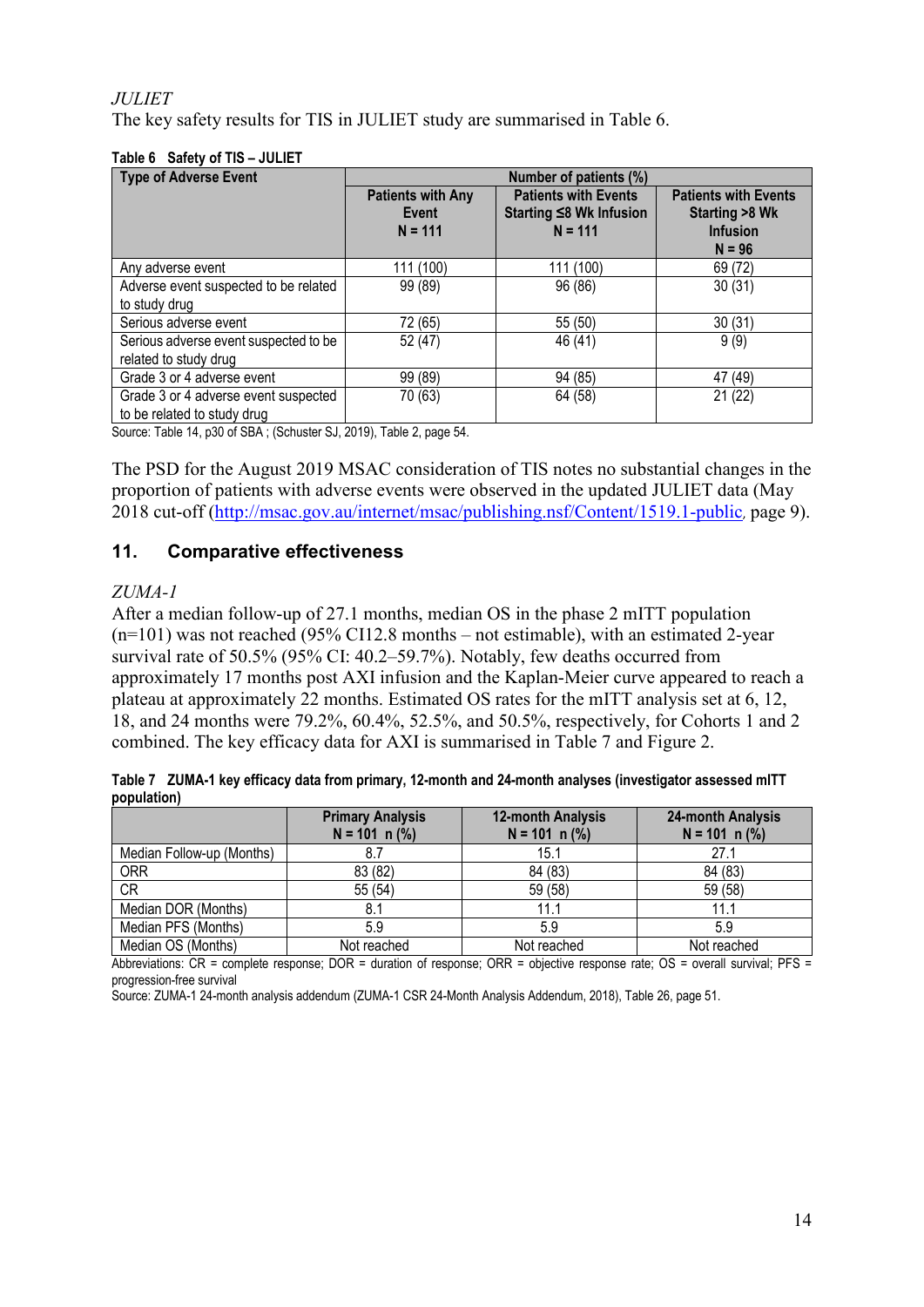



(number censored) 101 99 97 96 93 87 80 78 74 70 69 63 61 60 60 56 54 53 53 53 52 51 51 50 41 32 25 18 12 7 6 1 0 Source: (Locke F, 2019)

The OS rates for the full analysis set at 6, 12, 18, and 24 months were 81.1%, 59.5%, 49.5%, and 47.7%, respectively, for Cohorts1 and 2 combined (Table 8).

|                                       | <b>Cohort 1</b><br>$(N = 81)$ | <b>Cohort 2</b><br>$(N = 30)$ | <b>Phase 2 Overall</b><br>$(N = 111)$ |
|---------------------------------------|-------------------------------|-------------------------------|---------------------------------------|
| <b>OS</b>                             |                               |                               |                                       |
| No. of subjects                       | 81                            | 30                            | 111                                   |
| Censored $(\% )$                      | 35(43)                        | 18(60)                        | 53(48)                                |
| KM Median (95% CI) OS time (in month) | 15.4(11.1, NE)                | NE(11.6, NE)                  | 17.4(11.6, NE)                        |
| $OS(95\% CI)$ at                      |                               |                               |                                       |
| 3 Month                               | 95.1 (87.4, 98.1)             | 80.0(60.8, 90.5)              | 91.0 (83.9, 95.0)                     |
| 6 Month                               | 81.5(71.2, 88.4)              | 80.0(60.8, 90.5)              | 81.1 (72.5, 87.2)                     |
| 9 Month                               | 66.7(55.3, 75.8)              | 76.7(57.2, 88.1)              | 69.4 (59.9, 77.0)                     |
| 12 Month                              | 56.8 (45.3, 66.7)             | 66.7(46.9, 80.5)              | 59.5 (49.7, 67.9)                     |
| 15 Month                              | 51.9(40.5, 62.1)              | 66.7(46.9, 80.5)              | 55.9(46.1, 64.5)                      |
| 18 Month                              | 45.7(34.6, 56.1)              | 60.0 (40.5, 75.0)             | 49.5(40.0, 58.4)                      |
| 24 Month                              | 43.2(32.3, 53.6)              | 60.0(40.5, 75.0)              | 47.7(38.2, 56.7)                      |

**Table 8 OS in ZUMA-1 Full analysis set**

Abbreviations: CI, confidence interval: KM, Kaplan-Meier; NE, not estimable; OS, overall survival.

Notes: Percentages are based on all enrolled subjects.

OS is defined as the time from the leukapheresis date to death from any cause. Disease status used is investigator assessment of disease status per (Cheson et al, 2007).

Source:

24-month follow-up analysis of Zuma-1 cohorts 1 and 2, Addendum to Module 5.3.5.1 Zuma-1 Clinical Study Report: SCHOLAR-1 Results for OS (Table 9), and response and complete response rates (Table 10) are presented below [Note, results for ZUMA-1 are included for comparison].

|  | Table 9 Overall Survival estimates; Scholar-1 |
|--|-----------------------------------------------|
|--|-----------------------------------------------|

|                  |                  | ZUMA-1     | <b>CORAL</b> | <b>LY12</b> | <b>MAYO</b> | <b>MDACC</b> | <b>Overall</b> |
|------------------|------------------|------------|--------------|-------------|-------------|--------------|----------------|
|                  |                  | $N = 101$  | $N = 170$    | $N = 219$   | $N = 82$    | $N = 165$    | $N = 636$      |
| Survival         | Ν                | 101        | 170          | 196         | 72          | 165          | 603            |
| Status at Last   | Alive (Censored) | 71 (70.0)  | 34 (20.0)    | 39 (19.9)   | 6(8.3)      | 19 (11.5)    | 98 (16.3)      |
| Follow-up        | Dead             | 30(30.0)   | 136 (80.0)   | 157 (80.1)  | 66 (91.7)   | 145 (88.5)   | 505 (83.7)     |
| Median (months)  |                  | NE         | 6.5          | 6.6         | 5.0         | 6.6          | 6.3            |
| (95% CI)         |                  | (10.4, NE) | (5.8, 8.7)   | (5.7, 8.1)  | (4.1, 6.0)  | (5.7, 7.8)   | (5.9, 7.0)     |
| Kaplan-Meier     | 6-Month OS       | 80         | 55           | 55          | 39          | 54           | 53             |
| <b>Estimates</b> | (95% CI)         | (71, 87)   | (47, 62)     | (48, 62)    | (28, 50)    | (46, 62)     | (49, 57)       |
|                  | 1-year OS        | 55         | 30           | 31          | 18          | 28           | 28             |
|                  | (95% CI)         | (36, 70)   | (23, 37)     | (24, 37)    | (10, 27)    | (21, 35)     | (25, 32)       |
|                  | 2-year OS        | NE         | 22           | 23          | 10          | 17           | 20             |
|                  | (95% CI)         |            | (16, 28)     | (17, 29)    | (05, 19)    | (12, 24)     | (16, 23)       |
|                  | Median OS (mos)  | <b>NE</b>  | 6.5          | 6.6         | 5.0         | 6.6          | 6.3            |
|                  | (95% CI)         |            | (5.8, 8.7)   | (5.7, 8.1)  | (4.1, 6.0)  | (5.7, 7.8)   | (5.9, 7.0)     |

Abbreviations:  $CI =$  confidence intervals; mos = months;  $NE =$  not estimable;  $OS =$  overall survival Source: Table 11, p29 of SBA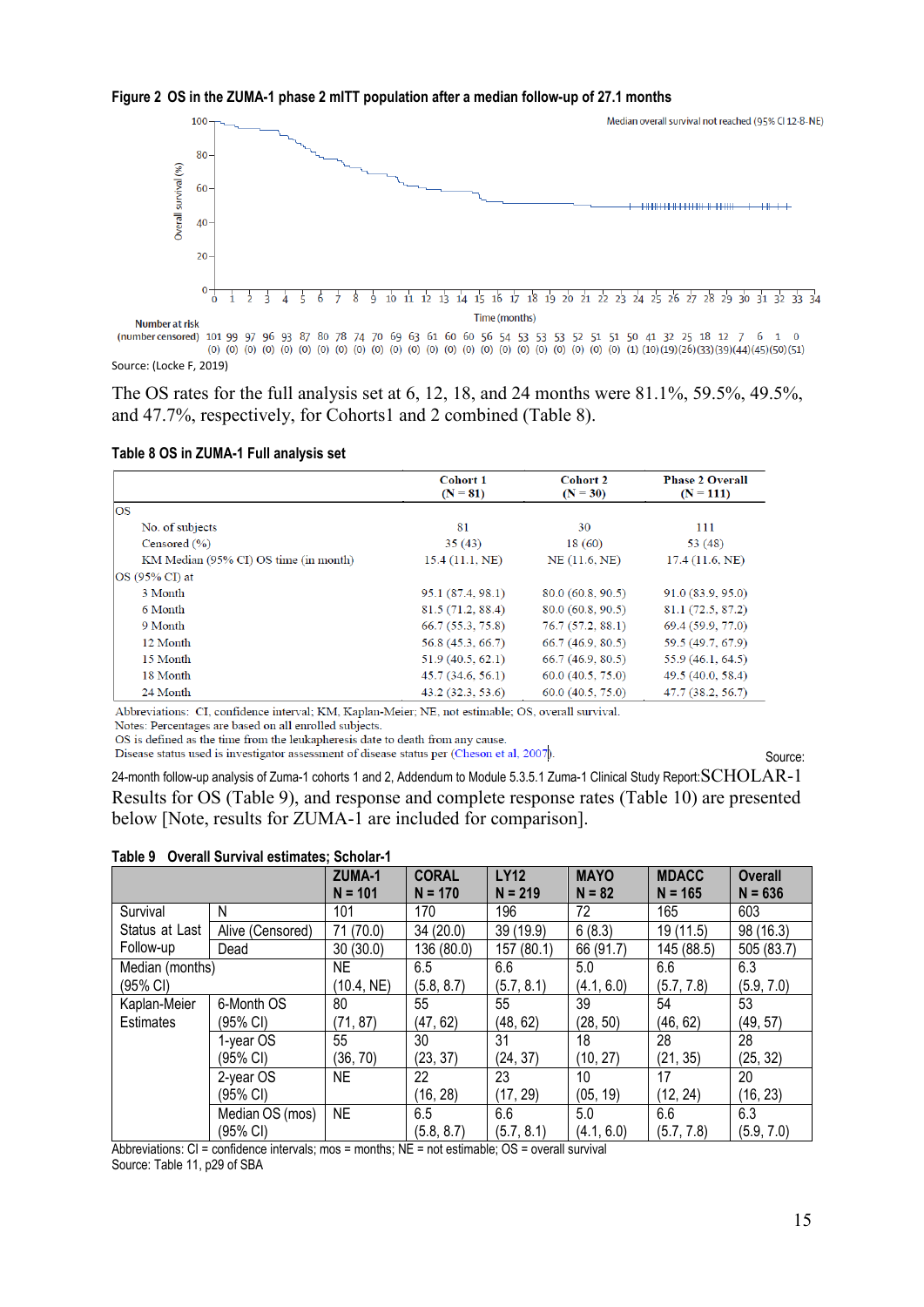#### **Table 10 SCHOLAR Response and Complete Response rates**

|                                              | ZUMA-1<br>$N = 101$ | <b>CORAL</b><br>$N = 170$ | <b>LY12</b><br>$N = 219$ | <b>MAYO</b><br>$N = 82$ | <b>MDACC</b><br>$N = 165$ | <b>Overall</b><br>$N = 636$ |
|----------------------------------------------|---------------------|---------------------------|--------------------------|-------------------------|---------------------------|-----------------------------|
| Response rate to subsequent therapy          |                     |                           |                          |                         |                           |                             |
| N                                            | 101                 | 170                       | 106                      | 82                      | 165                       | 523                         |
| Responders, n (%)                            | 83 (82)             | 53 (31.2)                 | 28 (26.4)                | 21(25.6)                | 33 (20.0)                 | 135 (25.8)                  |
| 95% Exact CI                                 | (73, 89)            | (24.3, 38.7)              | (18.3, 35.9)             | (16.6, 36.4)            | (14.2, 26.9)              | (22.1, 29.8)                |
| DerSimonian-Laird                            | NA                  | <b>NA</b>                 | <b>NA</b>                | <b>NA</b>               | <b>NA</b>                 | 25.7 (20.9, 31.3)           |
| Estimator                                    |                     |                           |                          |                         |                           |                             |
| Complete response rate to subsequent therapy |                     |                           |                          |                         |                           |                             |
| N                                            | 101                 | 170                       | 106                      | 82                      | 165                       | 523                         |
| Responders, n (%)                            | 55 (54)             | 26 (15.3)                 | 2(1.9)                   | 6(7.3)                  | 11(6.7)                   | 135 (25.8)                  |
| 95% Exact CI                                 | (44, 64)            | (10.2, 21.6)              | (0.2, 6.6)               | (2.7, 15.2)             | (3.4, 11.6)               | (6.3, 11.3)                 |
| DerSimonian-Laird                            | NA                  | <b>NA</b>                 | <b>NA</b>                | <b>NA</b>               | <b>NA</b>                 | 7.0 (20.9, 31.3)            |
| Estimator                                    |                     |                           |                          |                         |                           |                             |
| Partial response rate to subsequent therapy  |                     |                           |                          |                         |                           |                             |
| N                                            | 101                 | 170                       | 106                      | 82                      | 165                       | 523                         |
| Responders, n (%)                            | 28 (28)             | 27 (15.9)                 | 26 (24.5)                | 15(18.3)                | 22(13.3)                  | 90 (17.2)                   |
| 95% Exact CI                                 | (19, 38)            | (10.7, 22.3)              | (16.7, 33.8)             | (10.6, 28.4)            | (8.5, 19.5)               | (14.1, 20.7)                |
| DerSimonian-Laird                            | NА                  | <b>NA</b>                 | <b>NA</b>                | <b>NA</b>               | <b>NA</b>                 | 17.5 (13.3, 22.7)           |
| Estimator                                    |                     |                           |                          |                         |                           |                             |

Abbreviations: CI = confidence interval; CRR = complete response rate; NA = not applicable

Source:: Table 10, p29 of SBA

#### *JULIET*

The key efficacy data for TIS is summarised in Table 11.

#### **Table 11 JULIET Study ORR and DoR in ITT population**

|                                         | <b>Infused patients</b>  | <b>Enrolled patients</b> |
|-----------------------------------------|--------------------------|--------------------------|
| Primary endpoint                        | EAS main cohort $N = 93$ | $N = 165$                |
| Overall response rate (ORR) (CR+PR)     | 48 (51.6)                | 56 (33.9)                |
| n (%) (95% CI)                          | (41.0, 62.1)             | (26.8, 41.7)             |
| CR, n (%)                               | 37 (39.8)                | 40 (24.2)                |
| PR, n (%)                               | 11(11.8)                 | 16(9.7)                  |
| Response at month 3                     |                          | $N = 165$                |
| ORR, n (%)                              | 35(37.6)                 | 39 (23.6)                |
| CR, n (%)                               | 30(32.3)                 | 33 (20.0)                |
| Response at month 6                     | $N = 92$                 | $N = 165$                |
| ORR, n (%)                              | 30(32.6)                 | 34 (20.6)                |
| CR, n (%)                               | 27 (29.3)                | 30(18.2)                 |
| Duration of response (DOR)              | $N = 48$                 | $N = 56$                 |
| Median (months) (95% CI)                | Not reached (10.0, NE)   | Not reached (10.0, NE)   |
| % relapse free probability at 6 months  | 68.2                     | 66.7                     |
| % relapse free probability at 12 months | 65.1                     | 63.7                     |
| Other secondary endpoints               | $FAS N = 111$            | $N = 165$                |
| Overall survival (OS)                   |                          |                          |
| % survival probability at 6 months      | 62.1                     | 56.2                     |
| % survival probability at 12 months     | 49.0                     | 40.2                     |
| Median (months) (95% CI)                | 11.7 (6.6, NE)           | 8.2(11.7)                |

DCO: 8-Dec-2017, Source: Table 12, p29 of SBA

The Critique presented a side by side comparison of AXI and TIS OS in the ZUMA-1 and JULIET trials (Table 12, updated to include latest TIS results as reported in MSAC PSD for Application 1519.1).

The Critique noted the differences in OS:

• in the infused analyses sets may be attributed to differences in population and disease characteristics, though a difference in treatment effect cannot necessarily be ruled out; and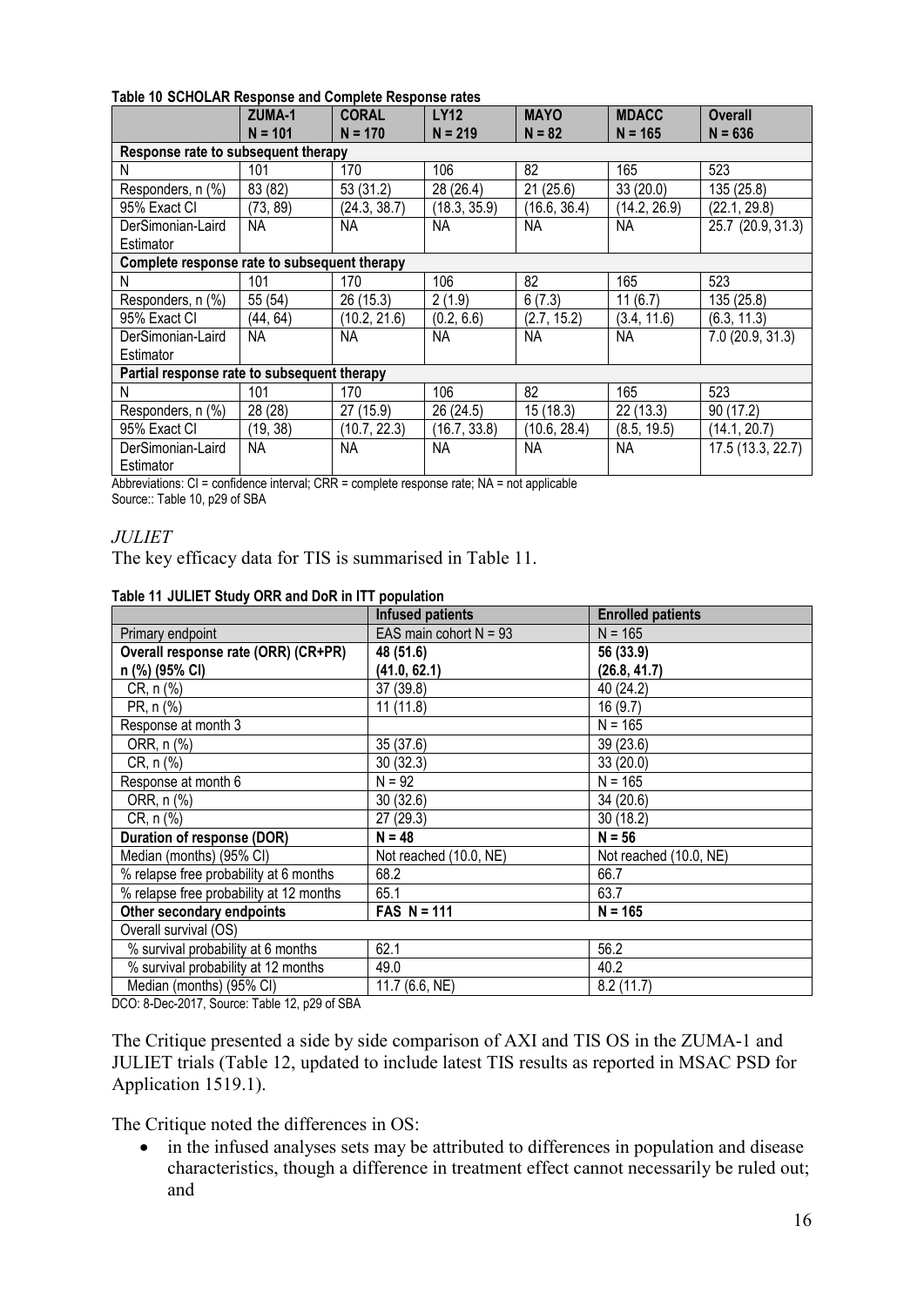• in the enrolled sets appear to be primarily driven by the differences in the proportion of patients infused (91% in ZUMA-1; 67% in JULIET – see also comments in section 10 regarding the differences in study design).

| Endpoint                    | Infused patients |               | <b>Enrolled patients</b> |                  |  |
|-----------------------------|------------------|---------------|--------------------------|------------------|--|
|                             | <b>JULIET</b>    | ZUMA-1        | <b>JULIET</b>            | ZUMA-1           |  |
|                             | $N = 111$        | $N = 101$     | $N = 165$                | $N = 111$        |  |
| Median OS (months) (95% CI) | 11.1 (6.6, NE)   | NE (12.8, NE) | 8.2(5.8, 11.7)           | 17.4, (11.6, NE) |  |

|  | Table 12 Overall survival in infused and enrolled populations in JULIET and ZUMA-1 |  |  |  |  |
|--|------------------------------------------------------------------------------------|--|--|--|--|
|  |                                                                                    |  |  |  |  |

Source: Table B.51, p168 of the SBA; Table 21, pp46-47 and Table 155d (no page number indicated, p214 of Adobe Reader) of ZUMA-1 24 Month Analysis Addendum document, updated to incorporate results from Table 3 of PSD for TIS (1519.1). NE = not estimable; OS = overall survival; PFS = progression free survival.

The Critique noted that a side by side comparison was insufficient to establish superiority of one CAR-T treatment over the other.

# **Clinical claim**

The applicant claimed, based on the evidence available:

- AXI has superior efficacy compared to SCR (main comparator) in patients with DLBCL including TFL, DLBCL NOS, HGBCL and PMBCL, with a consistent and wellcharacterised safety profile.
- AXI has similar efficacy and safety compared to TIS + bridging chemotherapy (near-future comparator), in patients with DLBCL, including DLBCL NOS and TFL and HGBCL.

The Critique stated that the quality of evidence presented for all three described interventions had a high risk of bias. Regarding the main comparator, SCR, even in spite of the general poor quality of evidence, the presented treatment effect in terms of both response and survival between AXI and SCR indicated that AXI was most likely superior to SCR.

The Critique considered that estimating the strength of this effect is challenging given the nature of the evidence. The economic evaluation (see below) relies on the assumption that AXI is curative in approximately **redacted**% of patients: this assumption is not consistent with the clinical claim.

The Critique considered the claim AXI has a consistent and well-characterised safety profile may be misleading, given that nearly all patients (93%) suffer CRS events and that there is little long term safety information on a treatment that, biologically speaking, may be active for life. Comparative safety evidence against SCR is generally lacking, but the little existing evidence indicates substantially higher rates of Grade 3 or 4 adverse events, febrile neutropenia, and infection are experienced by patients treated with AXI.

# **12. Economic evaluation**

The submission provided a cost-utility analysis based on a clinical claim of superior efficacy compared with SCR (Table 13). Though the submission did not claim inferior safety, it incorporated adverse events into the economic evaluation, but did not include utility decrements associated with AXI treatment.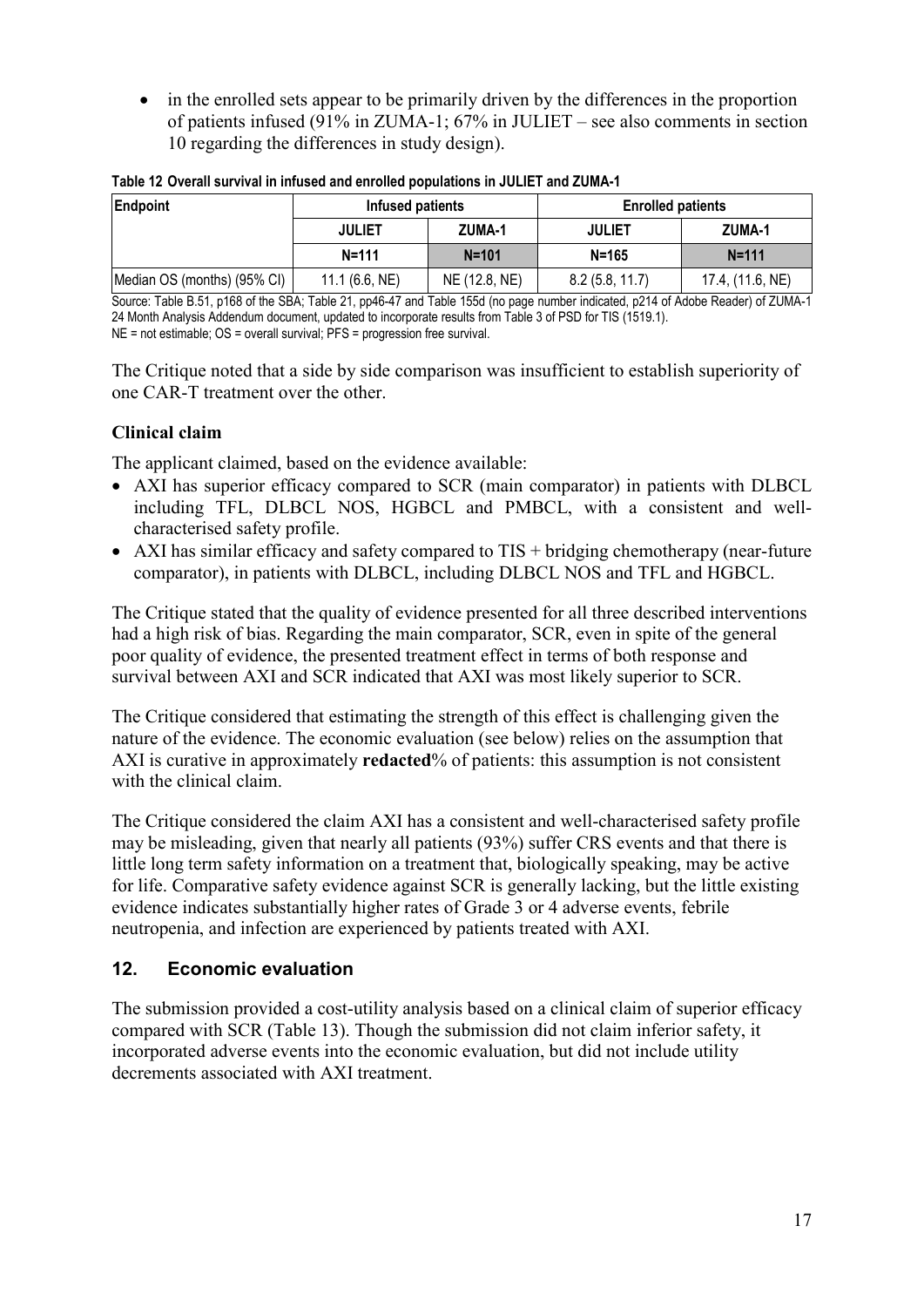**Table 13 Summary of the economic evaluation**

| Component                        | <b>Description</b>                                                                                                                                                                                       |  |  |  |  |  |
|----------------------------------|----------------------------------------------------------------------------------------------------------------------------------------------------------------------------------------------------------|--|--|--|--|--|
| Comparator                       | Salvage chemotherapy                                                                                                                                                                                     |  |  |  |  |  |
| Type of economic evaluation      | Cost-utility analysis                                                                                                                                                                                    |  |  |  |  |  |
| Sources of evidence              | Clinical studies, published scientific literature and national statistics for health<br>outcomes and effectiveness data; recommended sources for unit costs                                              |  |  |  |  |  |
| Time horizon                     | Lifetime (44 years)                                                                                                                                                                                      |  |  |  |  |  |
| <b>Outcomes</b>                  | QALYs                                                                                                                                                                                                    |  |  |  |  |  |
| Methods used to generate results | Markov model                                                                                                                                                                                             |  |  |  |  |  |
| <b>Health states</b>             | In the AXI arm:<br>Pre-progression ('uncured')<br>Pre-progression ('cured')<br>Post-progression<br>Death<br>In the salvage chemotherapy arm:<br>Pre-progression ('uncured')<br>Post-progression<br>Death |  |  |  |  |  |
| Cycle length                     | Monthly                                                                                                                                                                                                  |  |  |  |  |  |
| Discount rate                    | 5% per annum, applied to costs and outcomes                                                                                                                                                              |  |  |  |  |  |
| Software packages used           | Microsoft <sup>®</sup> Excel <sup>®</sup>                                                                                                                                                                |  |  |  |  |  |

Source: Table D.2, p253of the SBA.

AXI = axicabtagene ciloleucel; QALY = quality adjusted life year

The Critique noted a key driver of the model is the selection of a four state model in the AXI arm that assumes a long term cure for nearly **redacted**% of patients and perfect health (utility=1.0, adjusted to 0.844 in the pre-ESC response) associated with this cured state.

The Critique also noted the submission did not adequately address the issue that model clinical estimates and to a certain degree costs (see below) were based on an infused rather than enrolled or intention to treat (ITT) population.

The pre-ESC response updated the economic model to use ITT data.

Overall, the Critique stated that the current model, as structured, may not be informative for decision making. Specifically, there are two major, interdependent structural issues that could not be modified during the assessment:

- 1. The submission created a four state model assuming that a large proportion of AXI patients would be cured (survival is set to equal age and gender adjusted Australian population average). No scenario analyses were provided based on three state survival models (where alternative assumptions could be made regarding cure after a certain amount of time in model has lapsed). This made the four state model, and all of the sensitivity analyses with various survival curves presented for it, highly favourable to AXI, and given that this survival extrapolation is likely to be the most uncertain and important driver of the model, it renders the model insensitive to changes in most other inputs.
- 2. Central to the four state model is the π *(submission's base case value: 0.388, range 0.380-0.392)* parameter, or estimated cure proportion, which is estimated parametrically and hence varies slightly by chosen extrapolation, but appears to be based on the proportion of PFS patients at the ZUMA-1 cut-off *(submission's base case AXI arm PFS = Weibull extrapolation).* Though this value could be altered in the model document, the applicant communicated via email that "this would not be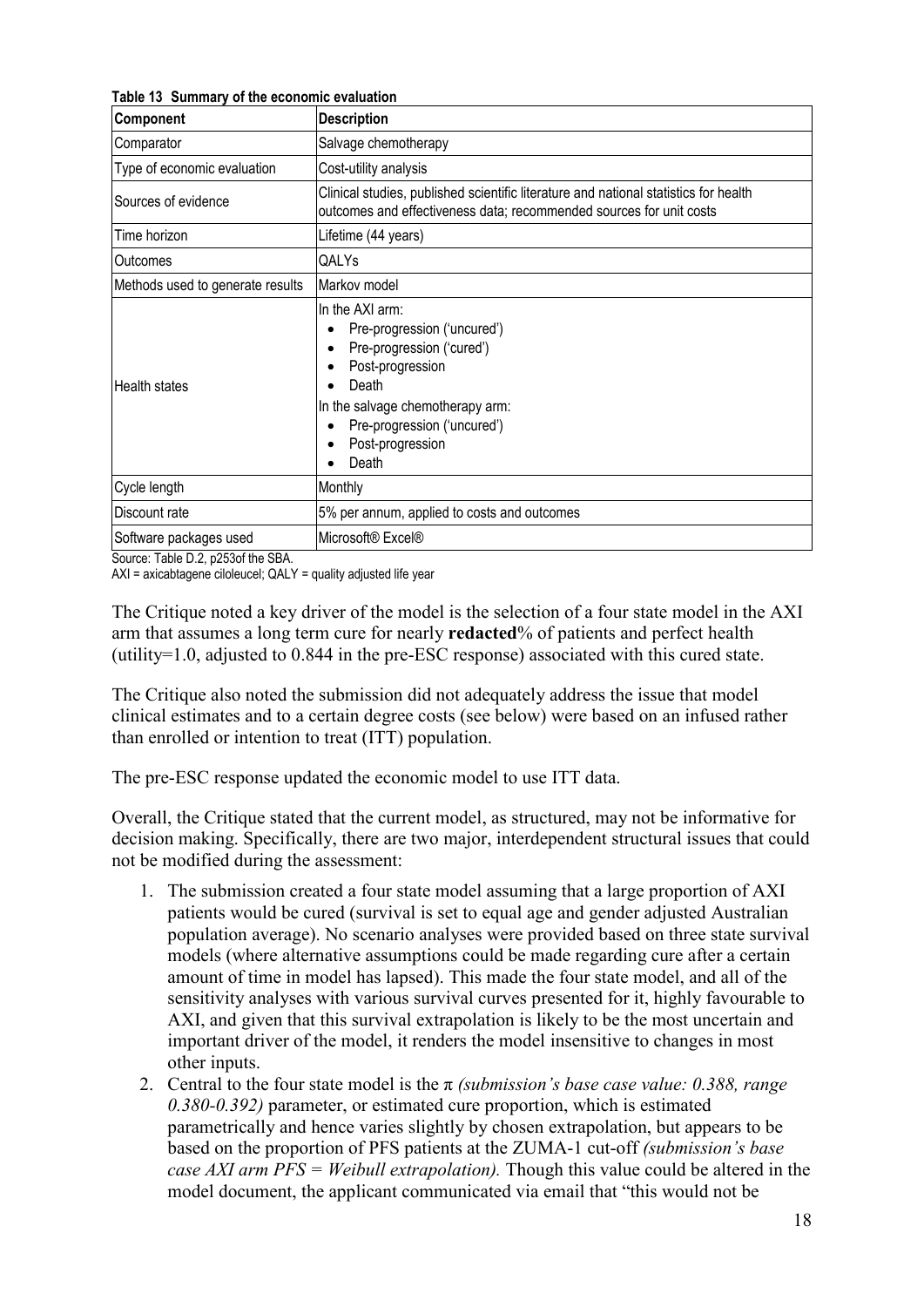appropriate, since this is an outcome of the estimated survival curve" the applicant's point is reasonable from a technical point of view. It is for this reason that the model is uninformative, because the model has inflexibly assumed a cure rate based on highly optimistic values of a small n single arm trial with two years of follow-up. Additionally, the model as included explicitly models a high cure proportion over a life time horizon based on two year follow-up, with no flexibility for altering cure assumptions.

In the pre-ESC response, the Applicant defended its use of the mixed cure model (a partitioned survival approach in which progression-free (PFS) and overall survival (OS) estimates are modelled independently). Gilead also indicated its appreciation that long-term certainty of curative intent/duration of cure is fundamental to the cost effectiveness of AXI and requested that the re-presented results of the economic model provided with the pre-ESC response be considered alongside the applicant's willingness to **redacted** arrangement (see also Pre-ESC response section below).

The results of the submission's economic evaluation are presented in Table 14.

| <b>Analysis</b>                                                                    | AXI arm     | <b>SCR</b>       | <b>Incremental</b> |  |  |
|------------------------------------------------------------------------------------|-------------|------------------|--------------------|--|--|
| Step 1: Incremental cost per additional month of PFS, over a one-year time horizon |             |                  |                    |  |  |
| Expected cost per patient                                                          | \$redacted  | \$redacted       | \$redacted         |  |  |
| Mean PFS (months)                                                                  | 0.59        | 0.28             | 0.31               |  |  |
| Incremental cost per additional month of PFS, over a one-year time horizon         |             |                  | Sredacted          |  |  |
| Step 2: Incremental cost per additional month of OS, over a one-year time horizon  |             |                  |                    |  |  |
| Expected cost per patient                                                          | \$redacted  | \$redacted       | \$redacted         |  |  |
| Mean OS (months)                                                                   | 0.83        | 0.48             | 0.35               |  |  |
| Incremental cost per additional month of OS, over a one-year time horizon          |             | Sredacted        |                    |  |  |
| Step 3: Incremental cost per life year gained, over a lifetime horizon             |             |                  |                    |  |  |
| Expected cost per patient                                                          | \$redacted  | <b>Sredacted</b> | <b>Sredacted</b>   |  |  |
| Life years gained                                                                  | 6.744       | 2.211            | 4.533              |  |  |
| Incremental cost per life year gained, over a lifetime horizon                     |             | Sredacted        |                    |  |  |
| Step 4 (base case analysis): Incremental cost per QALY, over a lifetime horizon    |             |                  |                    |  |  |
| Expected cost per patient                                                          | \$redacted  | \$redacted       | <b>Sredacted</b>   |  |  |
| QALYs gained                                                                       | 6.146       | 1.453            | 4.693              |  |  |
| Incremental cost per quality adjusted life year gained, over a lifetime horizon    | l\$redacted |                  |                    |  |  |

**Table 14 Results of the stepped economic evaluation (submission)**

Source: Table D.26, p 285 of the SBA.

AXI = axicabtagene ciloleucel; OS, overall survival, PFS, progression free survival; SCR = salvage chemotherapy

The Critique stated that the results likely underestimate the incremental cost-effectiveness ratio (ICER), primarily due to the specification of the four state model, which likely substantially overestimated the survival benefits associated with AXI.

The Critique noted the model was not very sensitive to OS post-progression extrapolation in the AXI arm: largely due to the four state model, which assumes that **redacted**% of the entire AXI cohort remains progression free for the entirety of the model.

#### *Applicant pre-ESC response*

The Applicant advised that the approach taken in the MSAC submission is not fundamentally different to that taken in other jurisdictions, including in the submission to National Institute of Clinical Excellence (NICE) in England. For context, the Applicant stated that the NICE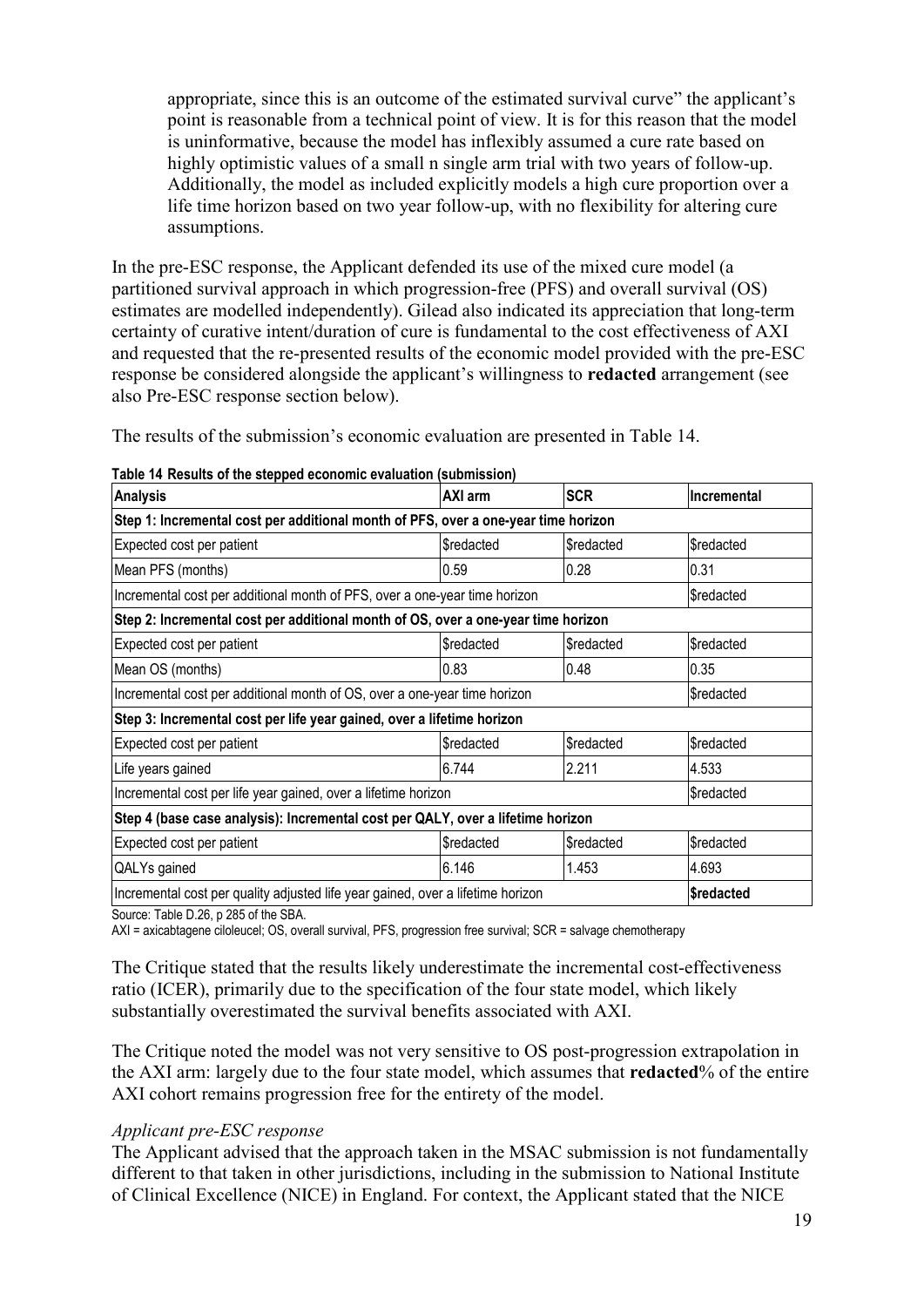accepted the concept of curative intent/duration of cure of AXI based on 1-year clinical data, whereas the MSAC submission was based on 2-year data. Thus the model assumption regarding the proportion of patients who will be cured based on the two-year data (39%) remain unchanged. The Applicant did revise the:

- **Redacted**
- Utility for cured patients to Australian population norms mean of 0.844 (from 1.0), using the Assessment of Quality of Life- six dimension [AQoL-6D] tool from Maxwell et al. 2016 (Table 10).
- The clinical estimates and costings to reflect an ITT population. The Applicant stated it sourced ITT data which indicated the log-logistic distribution was now applied for AXI PFS (from Weibull [the Applicant noted life years gained fell from **redacted** to **redacted** in pre-ESC response]) . In addition, the multipliers applied previously to leukapheresis (**redacted**) and conditioning chemo/acquisition (**redacted**) costs were set to **redacted** - to reflect the change in the population.

**Table 15 Additional sensitivity analyses provided by the applicant in the pre-ESC response (abridged version)**

| <b>Scenario</b>                                                                                                                                                | Incremental<br>cost | Incremental<br>QALY | <b>ICER</b><br>(S/QALY) | <b>Comments</b> |
|----------------------------------------------------------------------------------------------------------------------------------------------------------------|---------------------|---------------------|-------------------------|-----------------|
| Submitted base case                                                                                                                                            | <b>Sredacted</b>    | redacted            | <b>Sredacted</b>        |                 |
| Analyses to establish effective price                                                                                                                          |                     |                     |                         |                 |
| Application of age-based population utility<br>norms for remission/cure from 1.0 to as per<br>Maxwell et al (2016)                                             | <b>Sredacted</b>    | 3.968               | <b>Sredacted</b>        |                 |
| Critique's values                                                                                                                                              |                     | 3.924               | <b>Sredacted</b>        |                 |
| Utility in remission/cure set to age-based<br>population utility norms to remission/cure (as<br>per Maxwell et al (2016))<br>AND 11.51% price cut (\$redacted) | <b>Sredacted</b>    | 3.968               | <b>Sredacted</b>        | redacted        |
| Critique's values                                                                                                                                              |                     | 3.924               | <b>Sredacted</b>        |                 |

Source: Table 2, pp8-9 of Applicant pre-ESC response

*The Assessment Group who performed the Critique checked the Applicant's pre-ESC response model values (included above)*

The Applicant also confirmed a willingness to **redacted** (see section 5).

# **13. Financial/budgetary impacts**

The submission used an epidemiological approach to estimate the financial implications of using AXI to the healthcare system (Table 16).

The submission estimated a total net budget impact of \$**redacted** in Year 1 increasing to \$**redacted** in Year 6 of funding for a total of \$**redacted** at the initial requested list price for AXI of \$**redacted**.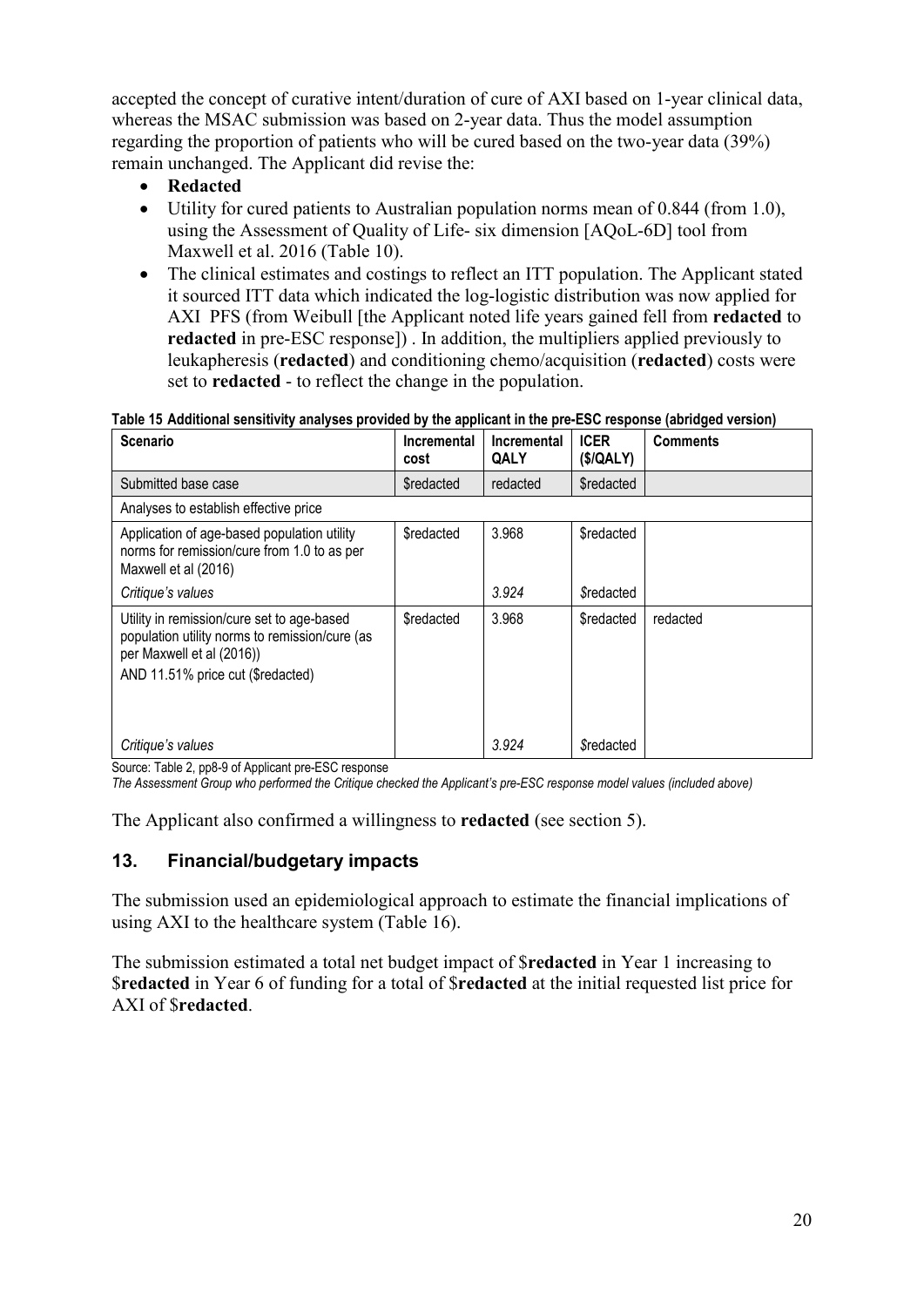**Table 16 Total costs to the healthcare system associated with AXI**

| <b>Budget Impact</b>                                                   | Per<br>patient   | Year 1<br>2020   | Year 2<br>2021   | Year <sub>3</sub><br>2022 | Year 4<br>2023   | Year 5<br>2024   | Year <sub>6</sub><br>2025 |
|------------------------------------------------------------------------|------------------|------------------|------------------|---------------------------|------------------|------------------|---------------------------|
| Number of patients<br>lto receive AXI                                  |                  | redacted         | redacted         | redacted                  | redacted         | redacted         | redacted                  |
| ICost of AXI<br>Itreatment                                             | \$redacted       | <b>Sredacted</b> | <b>Sredacted</b> | <b>Sredacted</b>          | <b>Sredacted</b> | <b>Sredacted</b> | <b>Sredacted</b>          |
| <b>ICost offset from</b><br>displacement of<br>salvage<br>chemotherapy | <b>Sredacted</b> | \$redacted       | <b>Sredacted</b> | <b>Sredacted</b>          | \$redacted       | <b>Sredacted</b> | <b>Sredacted</b>          |
| Net Budget impact<br>(total costs - cost<br>offsets)                   | <b>Sredacted</b> | <b>Sredacted</b> | <b>Sredacted</b> | \$redacted                | <b>Sredacted</b> | \$redacted       | <b>Sredacted</b>          |

Source: Table E.22, p321 of the SBA.

AXI = axicabtagene ciloleucel

The Critique highlighted the key issues affecting the submission's financial estimates:

- If the financial estimates excluded unfit patients from the population, such as patients over the age of 80 or with European Cooperative Oncology Group performance scale (ECOG) performance of greater than two, for example, it would be likely that the expected use and financial impact of listing AXI would be decreased.
- The financial model was based on a list price. Reductions in effective prices would likely have a substantial effect on financial estimates.
- The model did not clearly specify its assumptions regarding the adjustment of '% AXI candidates' - presumably the **redacted**% value is inclusive of uptake, access, and potential market share considerations - but it was unclear how this value was derived.
- The submission did not factor in patients intended to be infused who were not infused.

Table 17 provides the MSAC estimated number of TIS patients with DLBCL (including TFL) treated over the first 6 years (PSD 1519.1, August 2019, page 6). MSAC recognised these estimates could require further review based on the final agreed TIS eligibility criteria.

| $\frac{1}{2}$ able the LSUINAL CULTUMER OF INTUSED DEDUCT DATICITIES TOP THOM<br><b>DLBCL</b> | Year 1 | Year 2 | Year 3 | Year 4 | Year 5 | Year 6 | Total |
|-----------------------------------------------------------------------------------------------|--------|--------|--------|--------|--------|--------|-------|
| Total infused patients                                                                        | 132    | 199    | 194    | 186    | 186    | 188    | 1084  |

#### **Table 17 Estimated number of infused DLBCL patients for TIS.**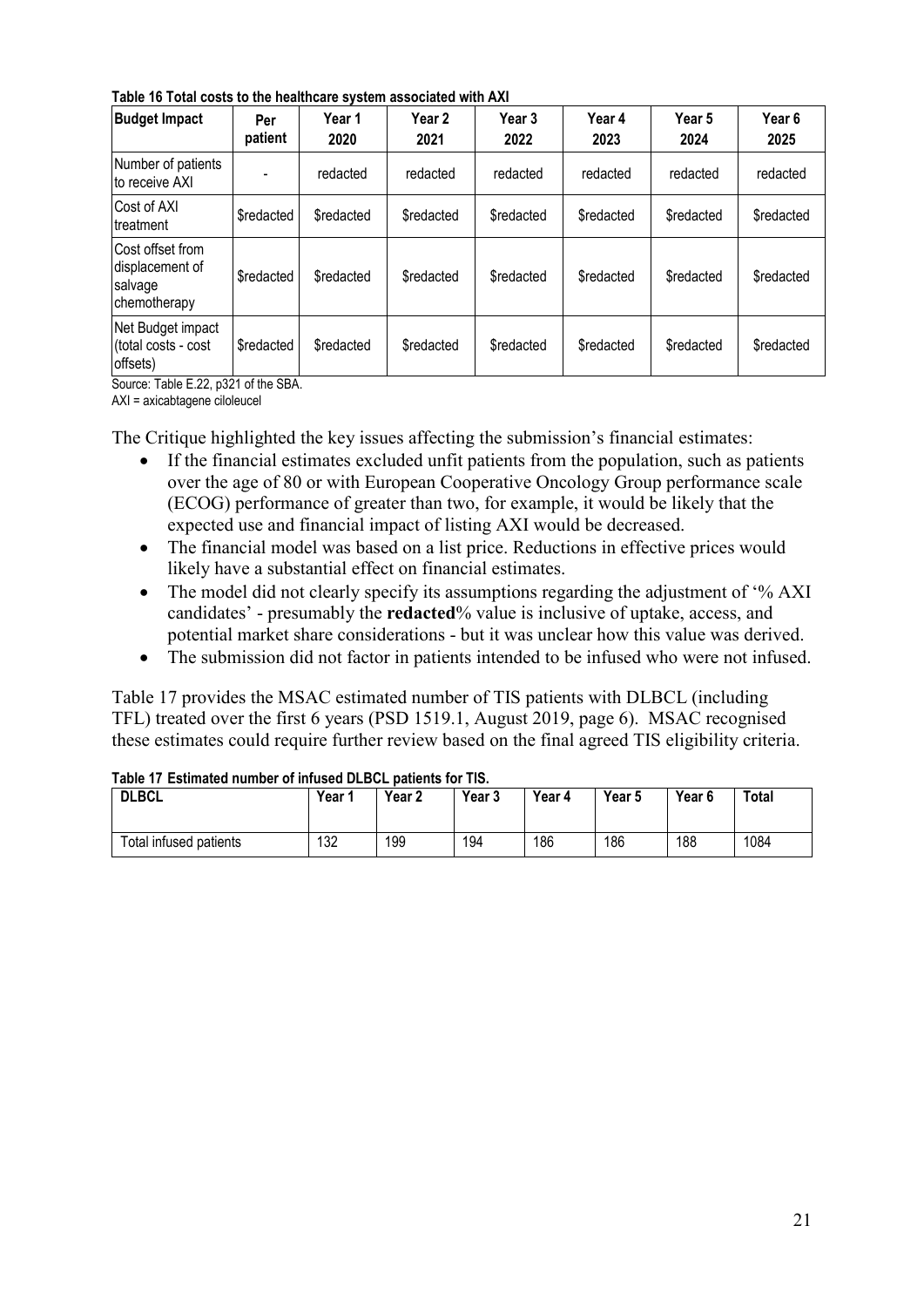# **14. Key issues from ESC for MSAC**

| <b>ESC key issue</b>                                               | <b>ESC advice to MSAC</b>                                                                                                                                                                                                                                                                                                                                                                                                                                                                                                                                                                                                                    |
|--------------------------------------------------------------------|----------------------------------------------------------------------------------------------------------------------------------------------------------------------------------------------------------------------------------------------------------------------------------------------------------------------------------------------------------------------------------------------------------------------------------------------------------------------------------------------------------------------------------------------------------------------------------------------------------------------------------------------|
| Eligible Patient Population                                        | MSAC may wish to define the eligible population for public funding more tightly than<br>the requested by the application.                                                                                                                                                                                                                                                                                                                                                                                                                                                                                                                    |
|                                                                    | Note: the outcomes of the stakeholder meeting to be held on 12 November 2019<br>may help inform this discussion.                                                                                                                                                                                                                                                                                                                                                                                                                                                                                                                             |
|                                                                    | MSAC may wish to consider limiting CAR-T cell therapy to a single treatment per<br>lifetime.                                                                                                                                                                                                                                                                                                                                                                                                                                                                                                                                                 |
| Survival data are immature.<br>Claims of superior effectiveness    | Overall survival data in phase 2 mITT population of the ZUMA-1 trial remain<br>immature with median OS not reached (median follow up 27.1 months).                                                                                                                                                                                                                                                                                                                                                                                                                                                                                           |
| and non-inferior safety are<br>unsubstantiated                     | Considerable uncertainty remains around the size and the durability of the benefit of<br>treatment with AXI versus rituximab based salvage chemotherapy (SCR) given no<br>randomized control trial and limited follow-up                                                                                                                                                                                                                                                                                                                                                                                                                     |
|                                                                    | Treatment with AXI is associated with significant risk of adverse events.                                                                                                                                                                                                                                                                                                                                                                                                                                                                                                                                                                    |
|                                                                    | MSAC may wish to consider whether proposed pay-for-performance arrangement<br>(based on survival at 12 months) is adequate to address these uncertainties.                                                                                                                                                                                                                                                                                                                                                                                                                                                                                   |
| Effectiveness and safety of AXI<br>versus TIS                      | The MSAC may wish to consider whether there is sufficient information available to<br>support a conclusion that AXI is likely non-inferior to TIS in terms of effectiveness<br>and safety in patients with DLBCL and TFL.                                                                                                                                                                                                                                                                                                                                                                                                                    |
|                                                                    | The MSAC may also wish to consider whether it is appropriate to extrapolate any<br>conclusion of non-inferiority to PMBCL (6 - 12% of all DLBCL), as patients with this<br>condition were not included in the TIS JULIET clinical trial.                                                                                                                                                                                                                                                                                                                                                                                                     |
| Naïve comparison basis for the<br>modelling of incremental benefit | The weakness of clinical evidence translates into model uncertainty with respect to<br>incremental benefit. The Critique and the pre-ESC Applicant response argue the<br>incremental benefit may be over- or under-estimated.                                                                                                                                                                                                                                                                                                                                                                                                                |
| Model may not informative for<br>determining cost effective price. | The key modelling issue is the inclusion of a 'cured' health state. Approximately<br>40% of the AXI treated population enter this health state, with limited clinical data<br>available to support this assumption. As a consequence, the model is not sensitive<br>to changes in inputs that are key drivers in similar models, including choice of<br>parametric functions for OS extrapolation and overall cost of treatment.<br>The Pre-ESC Applicant response made a number of adjustments to the model<br>based on the information provided in the Critique but these may be insufficient to<br>address the overall model uncertainty. |
| Other model issues                                                 | Other issues with the model include                                                                                                                                                                                                                                                                                                                                                                                                                                                                                                                                                                                                          |
|                                                                    | Whether it underestimates costs by not including any further costs for the "cured"<br>population (eg monitoring, relapse associated costs, other health care costs related<br>to their DLBCL treatment),                                                                                                                                                                                                                                                                                                                                                                                                                                     |
|                                                                    | The extrapolation methods may overestimate the benefit of AXI or underestimate<br>the benefit of SCR                                                                                                                                                                                                                                                                                                                                                                                                                                                                                                                                         |
|                                                                    | The starting age in the model compared to patients who will be treated in Australia                                                                                                                                                                                                                                                                                                                                                                                                                                                                                                                                                          |
| Financials issues                                                  | The estimated number of patients is higher than the number MSAC considered<br>reasonable for TIS in August 2019, even accounting for the need to increase the<br>estimates by 6 - 12% to account for the PMBCL population.                                                                                                                                                                                                                                                                                                                                                                                                                   |

# **ESC discussion**

The ESC noted DLBCL consists of multiple diseases, some of which have poor prognosis depending on the genetic profile. The refractory and relapsed population also differ clinically. In Australia, all DLBCL patients receive rituximab as part of first line combination chemotherapy. Relapsed disease is treated with second line chemotherapy regimen or autologous stem cell transplant (ASCT). Refractory disease is treated with multiple lines of therapy and many patients are never candidates for ASCT.

The ESC further noted the planned stakeholder meeting to help inform the MSAC on eligibility for treatment of DLBCL with CAR-T cell therapy as well as the appropriate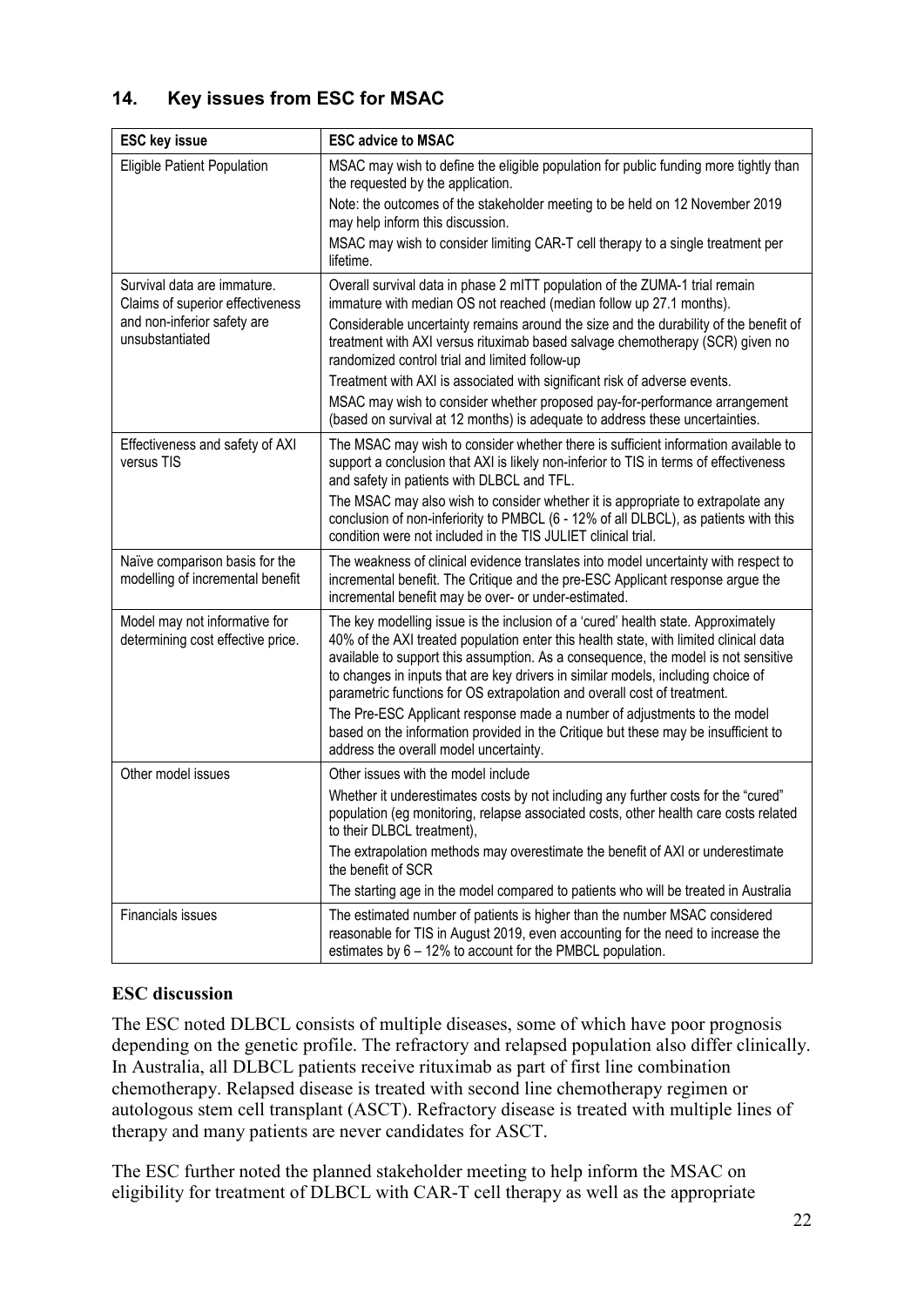criteria for measuring response. Clinicians and representatives of consumer organisations, Gilead, Novartis, and the state and territory health departments will be invited to the meeting.

ESC advised MSAC may wish to consider whether CAR-T cell therapy should be limited to a single use per life time.

The ESC noted the application had strong support from the relevant consumer representative groups. The ESC also noted the consumer feedback indicating that equity of access could be an issue as the therapy will only be given in selected tertiary hospitals. In addition, there could be significant out-of-pocket costs if patients are required to travel to these centres to receive treatment. The ESC acknowledged there are state and commonwealth programs available that provide some support to patients in these situations.

ESC noted that clinical data provided in support of the application are limited, with only single arm studies, one each for AXI [prospective], TIS [prospective] and Salvage Chemotherapy (SCR) [retrospective], and with small patient numbers informing the naive comparisons. The pivotal study for AXI (ZUMA-1) has a high risk of bias due to its single arm, open label design.

In terms of safety, ESC noted that the applicant presented a comparison of the safety data for AXI from the ZUMA-1 trial with rituximab-based SCR from the SCHOLAR-1 trial. ESC considered the results of this comparison should be interpreted with caution because of the lack of direct comparative safety data or even anchored indirect evidence. ESC also agreed the applicant's claim that AXI has a consistent and well-characterised safety profile may not be reasonable, due to a lack of long-term safety data and due to 95% of all patients suffering cytokine release syndrome (CRS).

In terms of effectiveness, ESC considered the claim AXI is superior to SCR to be reasonably supported, however, the magnitude and durability of the benefit was difficult to estimate reliably given the quality of the evidence, and noting the ZUMA-1 population was different to the SCHOLAR-1 population. ESC noted the submission attempted to address this issue using standardised and propensity score matching. However, the Critique noted the application did not adequately account for European Cooperative Oncology Group performance scale (ECOG) status differences in ZUMA-1 *vs.* SCHOLAR-1, which likely overestimated the incremental benefit of AXI relative to SCR.

ESC considered the submission's claim that AXI has similar efficacy and safety compared to TIS (near-future comparator) in patients with DLBCL, including DLBCL NOS and TFL and HGBCL, may be reasonable, although noted it is only supported by a side-by-side comparison of the outcomes of two single arm trials.

ESC agreed with the concerns raised in the Critique regarding the economic model. In particular, the highly optimistic and inflexible assumption in the model that almost 40% of patients are cured by treatment is not well supported by the clinical evidence.

ESC also noted that the incremental cost-effectiveness ratios (ICERs) are stable in most of the sensitivity analyses, probably because of the inclusion of the cured health state. This lack of change in the outputs of the model when inputs are varied is concerning.

ESC had a number of other concerns with the model including: whether it underestimates costs by not including any further costs for the "cured" population (eg monitoring, relapse associated costs, other health care costs related to their DLBCL treatment); whether the extrapolation methods potentially overestimate the benefit of AXI or underestimate the